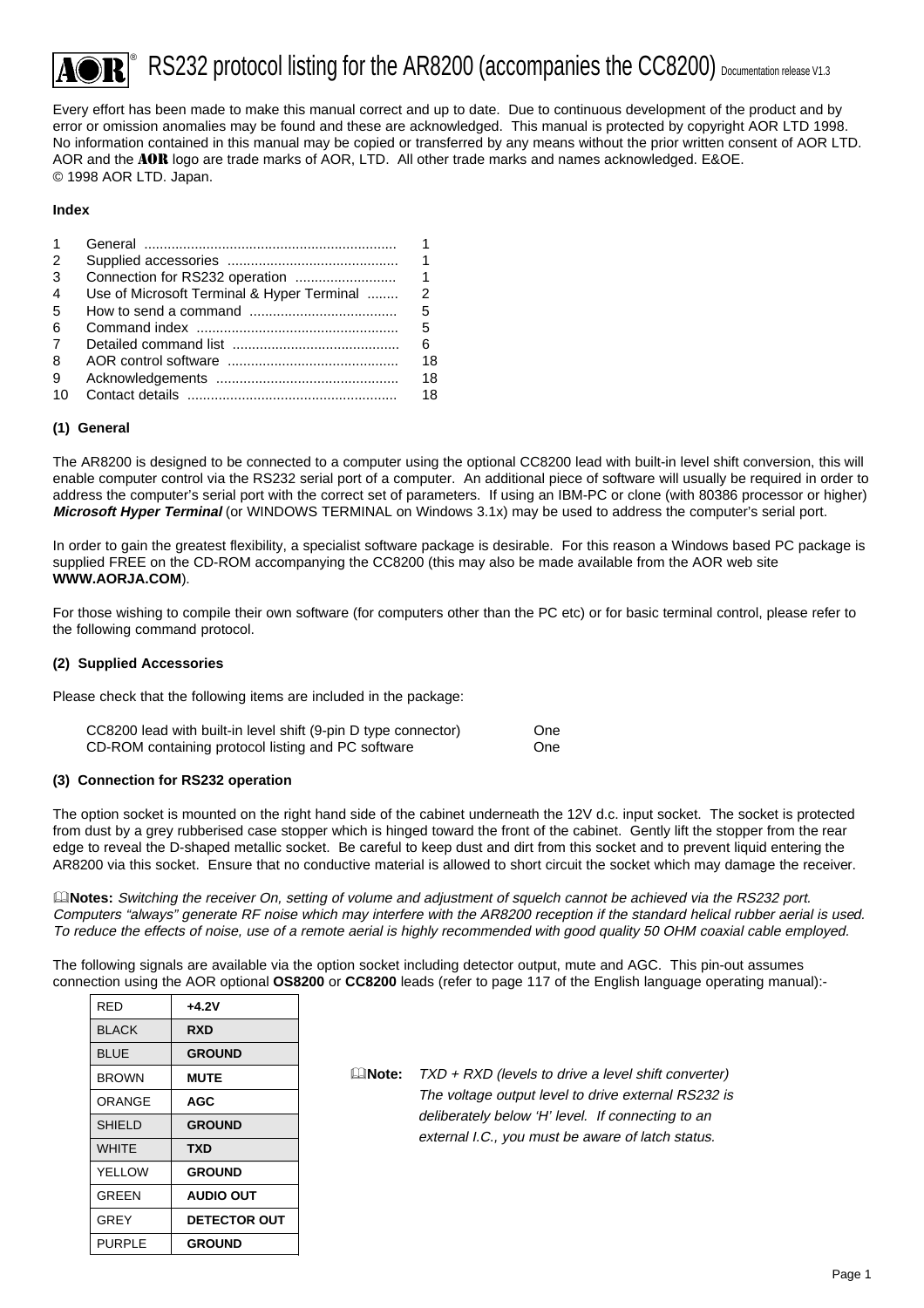Connect the optional CC8200 computer control lead to the option socket and connect to a computer.

The RS232 parameters may be defined using the CONFIG menu. Baud rates (transfer speed) may be set to 4800, 9600 or 19200bps. It is also possible to set an 'address' to facilitate connection of up to 99 AR8200 to a single port for custom operation, the addresses may be set between the limits of 01 to 99 with 00 representing single radio operation.



When operating from external RS232, the legend  $\odot$  will be displayed on the LCD. Please refer to *page* **109 section 14-6** of the English language operating manual for information on the CONFIG menu settings.

If your computer has a 9-pin 'D' type connector then simply connect to the computer's serial port, if however the computer input is 25 way, either a 9-pin male - 25-way female adaptor (ensure all pins are connected through) or patch lead will be required. If a lead is used, the following connections are suggested:-

| CC8200 9-pin male | PC 25 way female |
|-------------------|------------------|
|                   |                  |
|                   |                  |
|                   | 7 GND            |
|                   |                  |
|                   |                  |

The following RS232 parameters are employed:-

| Interface         | Built in level shift within the CC8200 lead                                                                                                                                                    |
|-------------------|------------------------------------------------------------------------------------------------------------------------------------------------------------------------------------------------|
| Connections used  | TXD, RXD, GND                                                                                                                                                                                  |
| Flow control      | Software X flow                                                                                                                                                                                |
| Baud rate         | 19200, 9600, 4800 (selectable)                                                                                                                                                                 |
| Data              | 8 bit, 2 stop bits                                                                                                                                                                             |
| Parity            | None                                                                                                                                                                                           |
| RS232 command set | ASCII text, <cr> or <cr><lf> delimeter<br/><b>QNote:</b> The û <math>\Downarrow</math> <math>\Leftrightarrow</math> arrow keys and remote ID<br/>command (^A) are non-printable</lf></cr></cr> |

Both the computer and AR8200 must use the same parameters for correct operation. If data is regularly lost or corrupted, try using a slower speed such as 4800 baud. Use of a slower baud rate should not greatly reduce overall communications transfer rate since the processing time within the receiver as PLL lock-time ultimately restricts the whole process.

### &**Note: When changing BAUD rate, switch the AR8200 Off/On to ensure the new speed is selected.**

### **(4)** Use of Microsoft **WINDOWS 'Terminal' and 'HyperTerminal'**

**Windows 3.1x** uses TERMINAL in a similar way using TERMINAL in the program Manager group. If the terminal program has not been configured an error message will appear (depending upon the serial port / mouse configuration). Click on [OK] to continue. TERMINAL will open and appear on the screen. You may re-size or maximise the screen at this point. Click on the **S**ettings heading toward the top of the screen so that the communications and terminal parameters may be configured. Click on "TERMINAL EMULATION" then select "ANSI" then click on [OK]. Click on the **S**ettings heading toward the top of the screen so that the communications and terminal parameters may be re-configured. Click on "TERMINAL PREFERENCES" then select the required options. Finally click on [OK]. Click on the **S**ettings heading toward the top of the screen so that the communications and terminal parameters may be re-configured. Click on "COMMUNICATIONS" then select the options as required. The choice of COM port (COM1, COM2 etc) will depend upon your computer serial port and mouse configuration. Finally click on [OK]. Click on the **F**ile heading toward the top of the screen and select SAVE\_AS. This will enable the chosen parameters to be saved in a file which may be OPENED next time TERMINAL is selected so that the parameters will not require future re-configuration (.TRM being the default extension). The file is saved in the main WINDOWS sub directory. For further information regarding WINDOWS TERMINAL and configuration, please refer to the operating manual supplied with Microsoft software and the computer. Click on "COMMUNICATIONS" then select the required options. The choice of COM port (COM1, COM2 etc) will depend upon your computer serial port and mouse configuration. Finally click on [OK].

Assuming you have **Windows98** loaded on an IBM-PC compatible computer (**Windows95** setup is virtually identical) click on the START button:

Next scroll up through PROGRAMS, ACCESSORIES, COMMUNICATIONS and onto HYPER TERMINAL (click):**R**Start

| <b>幅</b> Accessories | $\triangleright$ $\blacksquare$ Communications | ▶ <b>2</b> Dial-Up Networking |
|----------------------|------------------------------------------------|-------------------------------|
| <b>扁Adobe</b>        | Entertainment                                  | ▶ 品Direct Cable Connection    |
| Adobe Acrobat        | $\triangleright$ $\blacksquare$ Games          | <b>N</b> HyperTerminal        |
| Corel Graphics       | Internet Tools                                 | Phone Dialer                  |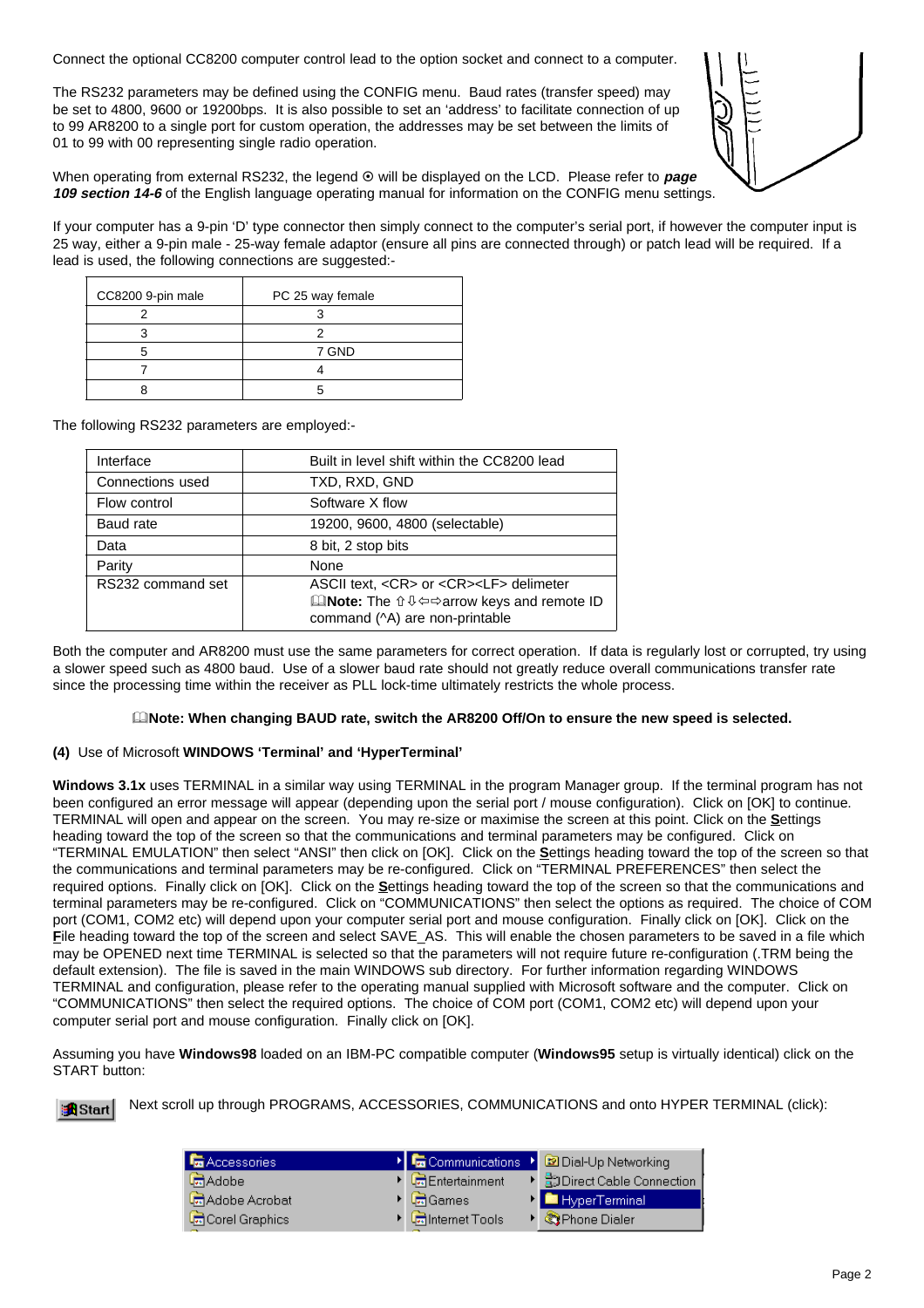The following screen will be displayed:



Double **click** the **HYPERTRM.EXE** icon, the following screen will be displayed (this may take quite a few seconds as Windows checks your hardware:

| <b>Connection Description</b>                       |                |        |
|-----------------------------------------------------|----------------|--------|
| New Connection                                      |                |        |
| Enter a name and choose an icon for the connection: |                |        |
| Name:                                               |                |        |
|                                                     |                |        |
| [con:                                               |                |        |
| м                                                   | 图<br>$\bullet$ |        |
|                                                     |                |        |
|                                                     |                |        |
|                                                     |                |        |
|                                                     | <b>OK</b>      | Cancel |
|                                                     |                |        |

Enter an identifying name, such as **AR8200** then click on **OK**. The CONNECT TO screen will be displayed:

| <b>Connect To</b><br>w8200 |                                                           | 口図 |
|----------------------------|-----------------------------------------------------------|----|
|                            | Enter details for the phone number that you want to dial: |    |
| Country code:              | <b>Unitad Kleadom Hitch</b>                               |    |
| Arge code:                 | 01773                                                     |    |
| Ehone number:              |                                                           |    |
| Cognect using              | Direct to Com1                                            |    |
|                            | CK.<br>Cancel                                             |    |

Select the required communications port (serial port). By default, Com1 is selected, this is correct for most lap-top computers but **Com2** is more usual for a desktop computer (especially when a serial mouse is used on Com1). Click on **OK**.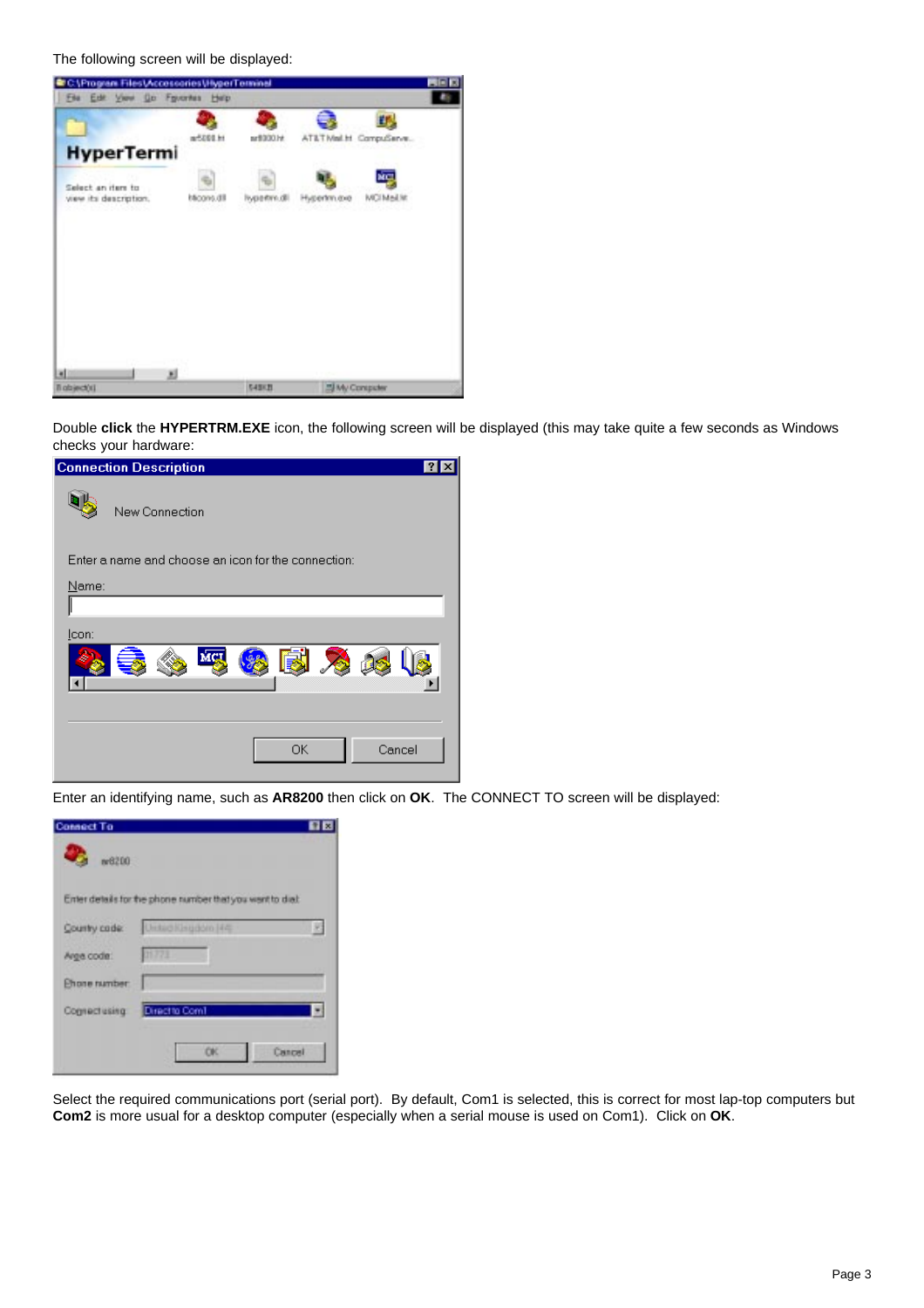| <b>COM2 Properties</b>            |                              |  |
|-----------------------------------|------------------------------|--|
| Port Settings                     |                              |  |
|                                   |                              |  |
|                                   |                              |  |
| Bits per second: 9600             |                              |  |
|                                   |                              |  |
| $\overline{\text{Data bits:}}$ 8  |                              |  |
|                                   |                              |  |
|                                   | Parity: None                 |  |
|                                   |                              |  |
| $\underline{\text{Stop bits:}}$ 2 |                              |  |
|                                   |                              |  |
| Elow control: Xon / Xoff          |                              |  |
|                                   |                              |  |
|                                   |                              |  |
| Advancec                          | Restore Defaults             |  |
|                                   |                              |  |
|                                   | Cancel<br><b>OK</b><br>Apply |  |
|                                   |                              |  |

**Input the required communication parameters** as shown above (this example shown 9600 baud but you can select 4800 or 19200), whichever has been configured on in the AR8200 receiver... they MUST be the same. Click on **OK**.

|  | & ar8200 - HyperTerminal |                     |                                   |  |
|--|--------------------------|---------------------|-----------------------------------|--|
|  |                          |                     | File Edit View Call Transfer Help |  |
|  |                          | $ \mathfrak{Z} $ in |                                   |  |
|  |                          |                     |                                   |  |

Select the 'PROPERTIES' icon (finger pointing at a written page), select 'SETTINGS' then **click** on '**ACSII Setup**'.

| ASCII Setup                                                                                          |
|------------------------------------------------------------------------------------------------------|
| ASCII Sending                                                                                        |
| $\nabla$ Send line ends with line feeds                                                              |
| $\nabla$ Echo typed characters locally                                                               |
| Line delay:<br>10<br>milliseconds.                                                                   |
| Character delay:<br>10<br>milliseconds.                                                              |
| ASCII Receiving<br>☑ Append line feeds to incoming line ends<br>F Force incoming data to 7-bit ASCII |
| $\nabla$ Wrap lines that exceed terminal width                                                       |
| OΚ<br>Cancel                                                                                         |

**Click on the fields indicated** to add carriage returns to outgoing and incoming text. Echo displays your keyboard strokes input on to the computer screen. If incoming text is double-spaced, remove the tick box for 'ASCII Receiving'. Click **OK**.

Refer to the command listings later in this section... to try out the link, ensure that the AR8200 is in 2VFO mode (if not type **VA [ENTER]** ) then type the command **RX [ENTER]** via the computer keyboard. The AR8200 should respond with the current frequency displayed on the AR8200. To change frequency type **RF123 [ENTER]**, the AR8200 should change to 123.000 MHz.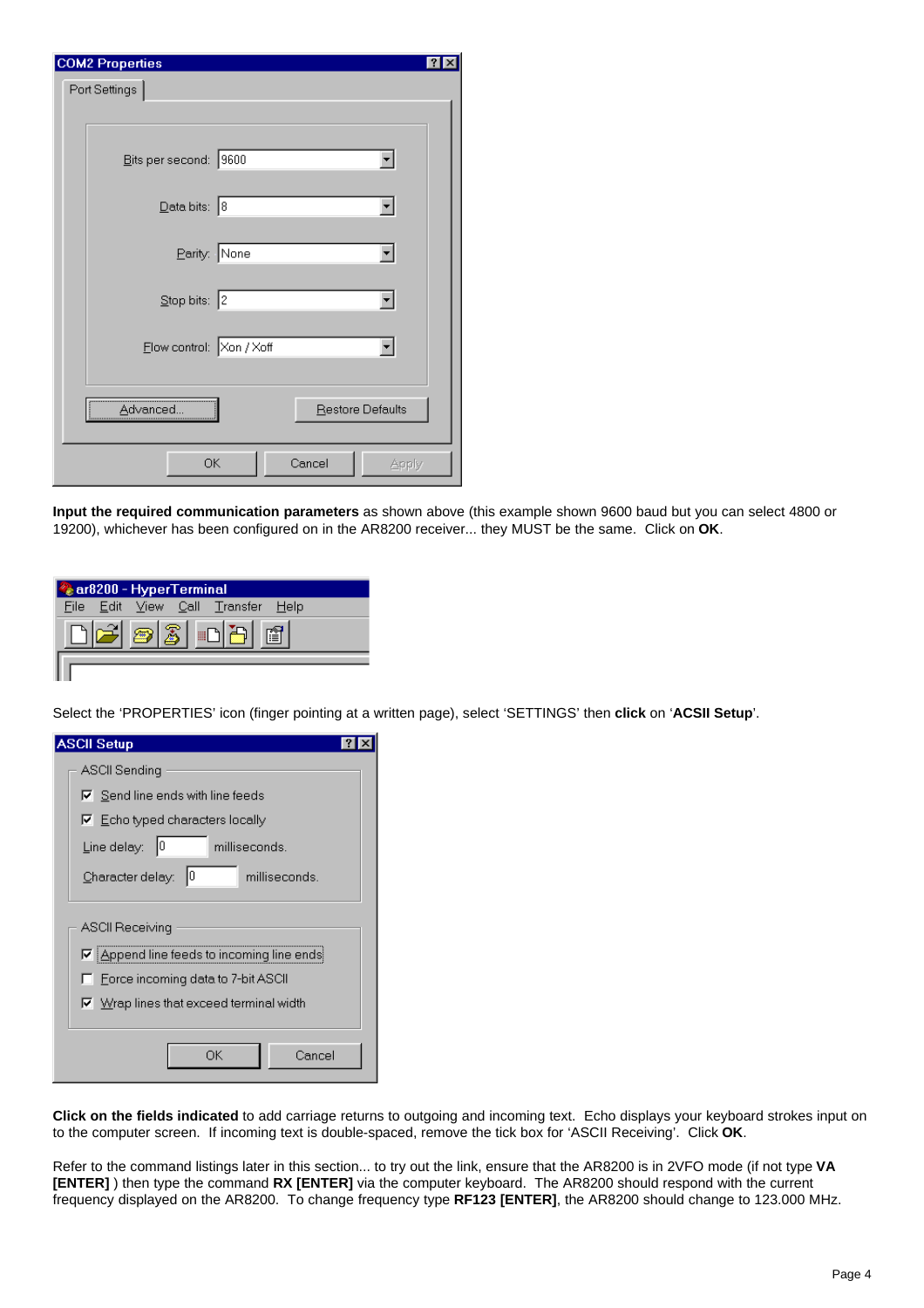#### **(5) How to send a command**

Each command comprises of two upper case letters (header) along with options as required. All commands use ASCII code which **MUST BE IN UPPER CASE** (except for the û ↓  $\Leftrightarrow$  arrow keys and remote ID command (^A) which are non-printable and use the control codes of ASCII).

A multiple command entry is only valid where specified. Where a multiple command entry is allowed, each command MUST be separated with a space "h20" (HEX DECIMAL). Each command is completed with a [CR] or [CR] [LF]. Although there is no local echo, either [CR] or specified response should come back from the receiver after confirming the correct command.

If no response has been gained after a short while, the receiver has failed to receive the command properly. Send a [CR] then re-send the command. Should problems persist, check your connections and try reducing the RS232 baud rate.

#### **AR8200 remote indication**

When the AR8200 has received a command via the RS232C port the receiver's LCD will display the  $\odot$  symbol. The AR8200 will appear frozen while RS232 operation is in progress. To return operation to the radio keyboard,  $PUSH\&F(T)$  on the AR8200.

#### **(6) Command index**

#### ^A Remote ID

- AF Automatic Frequency Control
- AM Bandscope analyser
- AP Auto power off
- AS Search auto store
- AT Attenuator
- AU Auto mode
- BM Scan bank linking
- BP Search bank protect
- BS Search bank linking
- CF Bandscope centre frequency
- CN CTCSS operation
- DA Dial (VFO) audio squelch
- DB Dial (VFO) level squelch
- DC Bandscope date centre frequency
- DD Dial (VFO) delay
- DP Dial (VFO) pause
- DS Bandscope \*\*\*\*
- DT Display frequency (on/off)
- EX Exit RS232
- GA Select scan
- GD Release select scan channels
- GM Scan parameter selection
- GR Select scan recall
- GS Search parameter selection
- GV VFO status list
- LB LCD contrast
- LC Frequency & level status
- LM Signal meter reading
- LS Tone eliminator frequency (requires optional TE8200 slot card)
- MA List a block of memory channels
- MC Monitor control (forced squelch)
- MD Receive mode
- MF Bandscope set marker frequency
- MP Set memory channel pass
- MQ Delete memory channel or bank
- MR Memory recall
- MS Scan mode
- MW Memory bank resizing
- MX Memory write
- NL Noise limiter
- OF Frequency offset
- OL Set and list frequency offset
- OM Opening message
- PA Power save
- PC Protect memory channel
- PD Delete pass frequency
- PH Bandscope peak hold
- PI Power save interval
- PP Priority channel
- PQ Wait time for LC2
- PR List pass frequencies
- PW Write search pass frequency
- QM Quick memory
- QP Power off
- QS Delete search bank
- RF Set receive frequency
- RX Respond with current data
- SA Search audio squelch
- SB Search level squelch
- SC Voice invertor frequency
	- (requires the optional VI8200 slot card)
- SD Search hold / delay time
- SE Set search data
- SH Set offset step
- SI Voice invertor on/off (requires the optional VI8200 slot card)
- SL Lower search frequency limit
- SM Start select scan
- SP Search pause time
- SR Recall search parameters
- SS Start search
- ST Tuning step size
- SU Upper search frequency limit
- SW Bandscope span width
- TB Set text description for bank
- TI Set priority interval
- TM Memory text
- TS Text search
- TT Search bank text
- VA Set VFO A
- VB Set VFO B
- VF Select 1-VFO mode
- VL Beep volume
- VR Firmware version
- VS VFO search
- VT VFO auto-store
- VV VFO scan
- WM Write protect bank
- WP Write protect enable
- XA Scan audio squelch XB Scan level squelch
- XD Memory scan delay time

UP/DOWN Tuning arrows

Page 5

- XM Mode scan
- XP Scan pause setting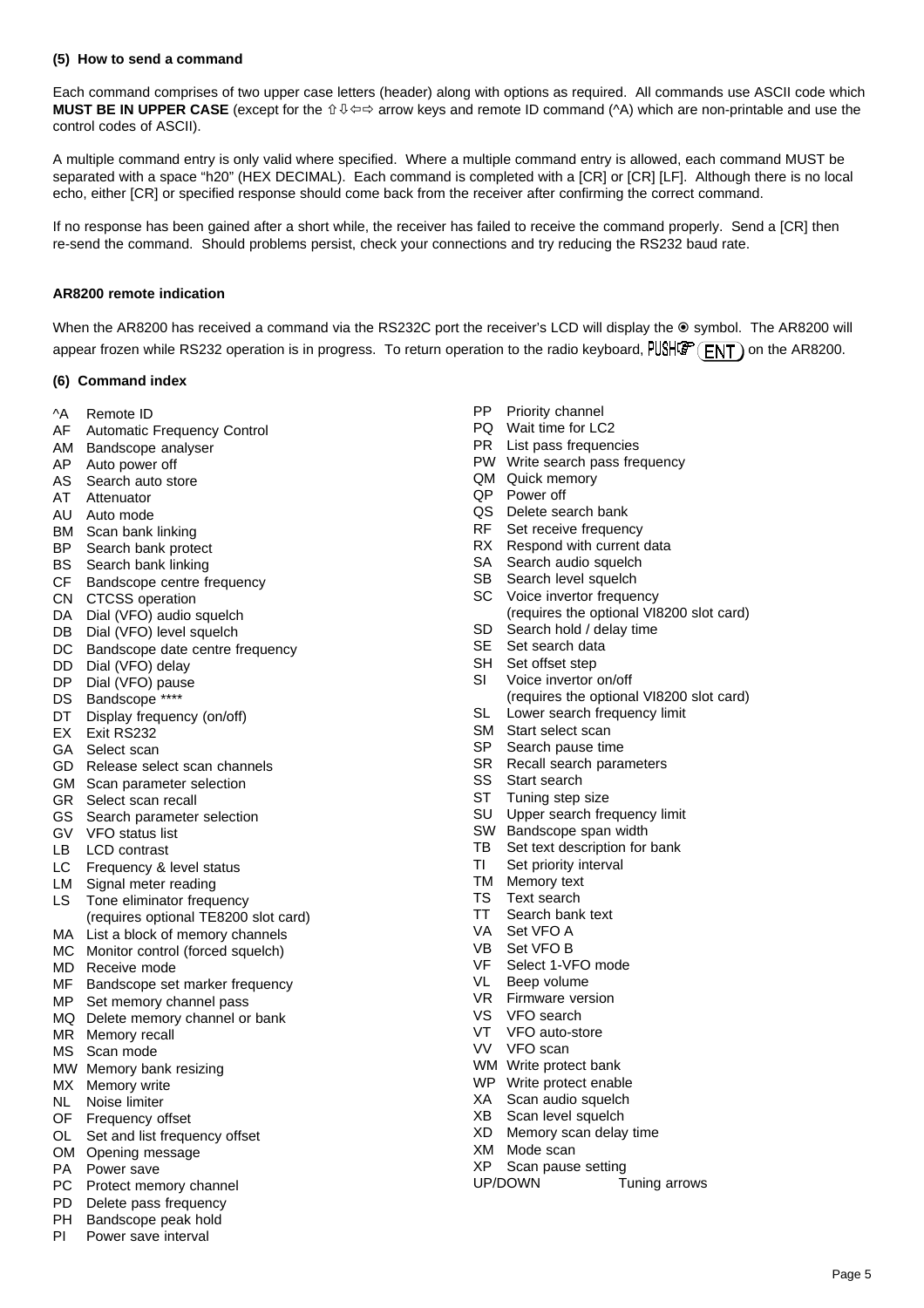### **(7) Detailed command listing for the AR8200**

| ^A        | Remote ID                | Hex value 0x01<br>Accepts a value nn in the range 01-99                                                                                                                                                                                                                                                                                                                                                                                                                                                                                                                                                                                                                                                                                                                                                                |
|-----------|--------------------------|------------------------------------------------------------------------------------------------------------------------------------------------------------------------------------------------------------------------------------------------------------------------------------------------------------------------------------------------------------------------------------------------------------------------------------------------------------------------------------------------------------------------------------------------------------------------------------------------------------------------------------------------------------------------------------------------------------------------------------------------------------------------------------------------------------------------|
| AF        | <b>AFC</b>               | To set: AFn <cr><br/><math>n=0</math> (off), <math>n=1</math> (on)<br/>To read: AF<cr><br/>Response is AFn<br/><b>Note:</b> Not valid in WFM, USB, LSB or CW</cr></cr>                                                                                                                                                                                                                                                                                                                                                                                                                                                                                                                                                                                                                                                 |
| AM        | Bandscope Analyser Mode  | AM <cr> starts bandscope mode<br/>AM<cr> repeated when in bandscope mode generates a report<br/>in the following format:<br/>AM PH0 CF0091000000 MF0091000000 SW1</cr></cr>                                                                                                                                                                                                                                                                                                                                                                                                                                                                                                                                                                                                                                            |
| АP        | Auto Power off           | APnn <cr><br/><math>nn=00</math> (off)<br/><math>nn=05-95</math> (sets 0.5 - 9.5 hours to power off following last active transmission)<br/>To read: AP<cr><br/>Responds with <math>APn.n</math> (where n.n is the delay time in hours or <math>0.0 =</math> off)<br/><b>Note:</b> nn must be in multiples of 0.5 hours</cr></cr>                                                                                                                                                                                                                                                                                                                                                                                                                                                                                      |
| AS        | Search auto-store on/off | To set: ASn <cr><br/><math>n=0</math> (off),<br/><math>n=1</math> (on - write frequency into bank J),<br/><math>n=2</math> (on - same as 1 but erase previous channels to create space<br/>for new entries),<br/>To read: AS<cr><br/>Response is either <math>n=0</math> (off) or <math>n=1</math> (on)<br/>Note: Stores into the search group nominated by GS</cr></cr>                                                                                                                                                                                                                                                                                                                                                                                                                                               |
| AT        | Attenuator               | To set: ATn <cr><br/><math>n=0</math> (off),<br/><math>n=1</math> (on)<br/>To read: AT<cr><br/>Response is ATn, where <math>n=0</math> (off) or 1 (on)</cr></cr>                                                                                                                                                                                                                                                                                                                                                                                                                                                                                                                                                                                                                                                       |
| AU.       | Auto mode                | To set: AUn <cr><br/><math>n=0</math> (off), <math>n=1</math> (on)<br/>To read: AU<cr><br/>Response is AUn MDm</cr></cr>                                                                                                                                                                                                                                                                                                                                                                                                                                                                                                                                                                                                                                                                                               |
| BM        | Scan bank link setting   | To read: BM <cr><br/>Responds with: BM nnnnnnnnnnnnnnnnnnnnn,<br/>where <math>n =</math> character corresponding to linked bank (A - J or a - j), or - (not linked)<br/><b>Example:</b> BM-BCD----------------- indicates that banks B, C &amp; D are linked<br/>To set: BM nnnnnnnnnnnnnnnnnnnnn<cr><br/>Where <math>n</math> is a character which specifies a bank which will have its link status<br/>toggled (A - J or a - j). There is no need to enter a "-" to avoid changing a<br/>bank link<br/>BM%%<cr> clears all link settings<br/>BM%% nnnnnnnnnnnnnnnnnnnncCR&gt; clears all links except those specified<br/><b>Examples:</b> BM abc toggles the link status for banks a, b &amp; c<br/>BM%% bc clears the link status for all banks except b &amp; c<br/><b>Note:</b> As defined by GM.</cr></cr></cr> |
| ВP        | Search Bank Protect      | To set: BPn<br>$n=0$ (off), $n=1$ (on)<br>To read: BP <cr><br/>Response is BNn</cr>                                                                                                                                                                                                                                                                                                                                                                                                                                                                                                                                                                                                                                                                                                                                    |
| <b>BS</b> | Bank link search         | To read: BS <cr><br/>Responds with: BS <math>nnnn</math>, where <math>n =</math> character corresponding to linked bank,<br/>or - (not linked). The search bank indicators range from A - T and a - t<br/>(40 search banks in all)<br/>Example: BS-BC---F-HIJ-------R--a---e--h-j----no---st<br/>Indicates that the banks shown are linked.</cr>                                                                                                                                                                                                                                                                                                                                                                                                                                                                       |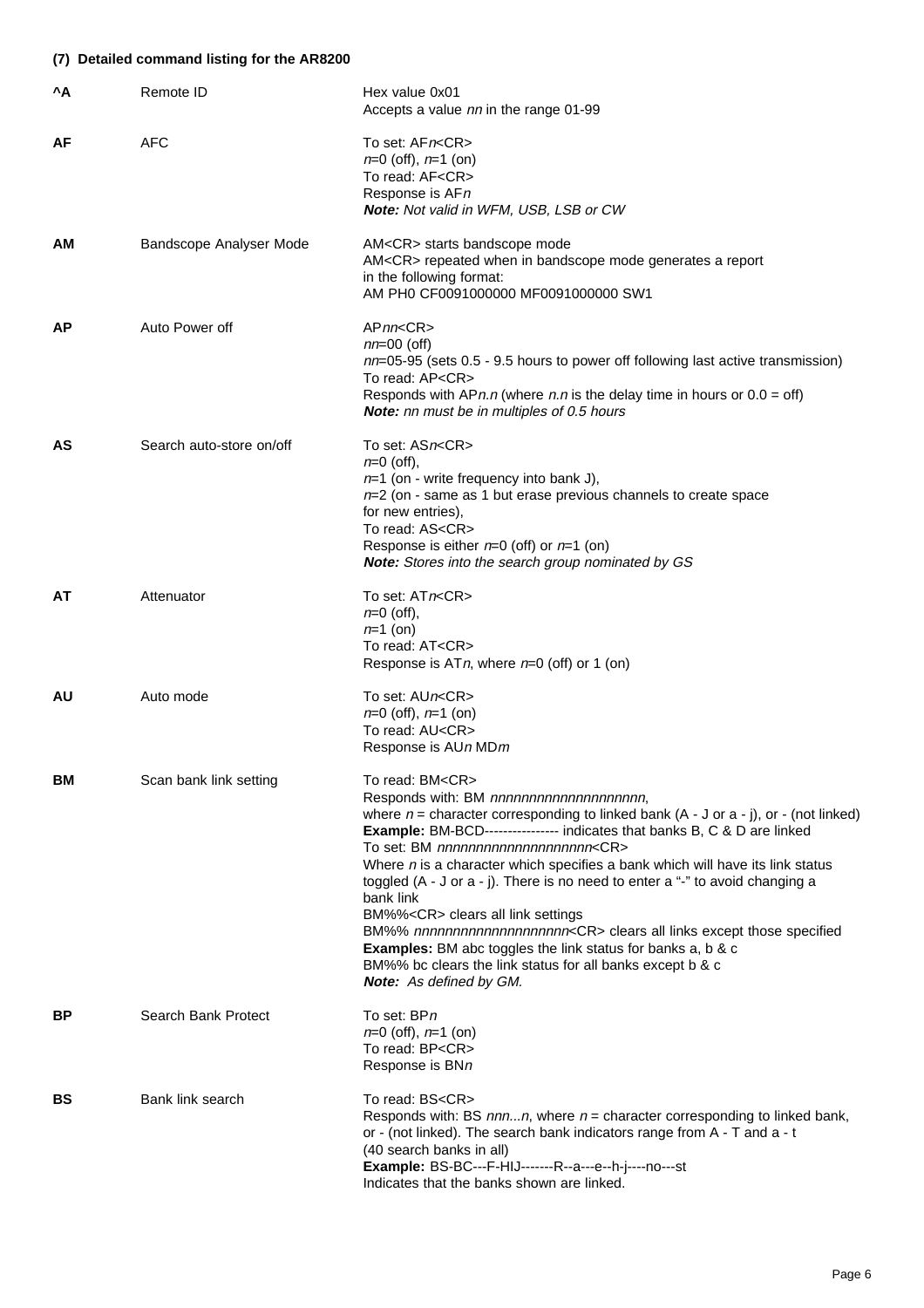|    |                        |                            |                      |                |                                                                                                                                                                                                                                                                                                                                                                                             | To set: BS nnnn <cr><br/>BS%%<cr> clears all link settings</cr></cr>                                                                                       |          | Where $n$ is a bank indicator in the range A-T or a-t<br>BS%%nnnn <cr> clears all link settings except those listed</cr>                 |  |  |
|----|------------------------|----------------------------|----------------------|----------------|---------------------------------------------------------------------------------------------------------------------------------------------------------------------------------------------------------------------------------------------------------------------------------------------------------------------------------------------------------------------------------------------|------------------------------------------------------------------------------------------------------------------------------------------------------------|----------|------------------------------------------------------------------------------------------------------------------------------------------|--|--|
|    |                        |                            |                      |                |                                                                                                                                                                                                                                                                                                                                                                                             | <b>Examples:</b><br><b>Note:</b> As defined by GS.                                                                                                         |          | BSABRabcmp <cr> toggles the link state for the banks shown<br/>BS%% BFT<cr> clears all links except for the banks B, F &amp; T</cr></cr> |  |  |
| СF |                        | Bandscope centre frequency |                      |                | To read: CF <cr><br/>Responds with CF nnnnnnnnnn<br/>To set: CFnnnnnnnnnn<cr> or CFnn.nnn<br/>Set the bandscope centre frequency to the specified frequency<br/>(expressed in Hz or MHz depending on format)<br/>Note: Maximum resolution is 10kHz for spans 10MHz - 500kHz; maximum<br/>resolution is 2kHz for spans 200kHz-100kHz. Frequencies below 2kHz are<br/>not accepted.</cr></cr> |                                                                                                                                                            |          |                                                                                                                                          |  |  |
| CN | <b>CTCSS</b> operation |                            |                      |                |                                                                                                                                                                                                                                                                                                                                                                                             | Requires CT8200 option<br>To read: CN <cr><br/>Responds with CNnn nn=0 (off), nn=01 (auto), nn=06-37<br/>(a frequency from the following table)</cr>       |          |                                                                                                                                          |  |  |
|    | nn                     | freq                       | nn                   | freq           | nn                                                                                                                                                                                                                                                                                                                                                                                          | freq                                                                                                                                                       | nn       | freq                                                                                                                                     |  |  |
|    | 00                     | off                        | 10                   | 136.5          | 20                                                                                                                                                                                                                                                                                                                                                                                          | 241.8                                                                                                                                                      | 30       | 177.3                                                                                                                                    |  |  |
|    | 01                     | auto                       | 11<br>12             | 141.3<br>146.2 | 21<br>22                                                                                                                                                                                                                                                                                                                                                                                    | 250.3<br>67.0                                                                                                                                              | 31<br>32 | 183.5<br>189.9                                                                                                                           |  |  |
|    |                        |                            | 13                   | 151.4          | 23                                                                                                                                                                                                                                                                                                                                                                                          | 71.9                                                                                                                                                       | 33       | 196.6                                                                                                                                    |  |  |
|    |                        |                            | 14<br>15             | 156.7<br>162.2 | 24<br>25                                                                                                                                                                                                                                                                                                                                                                                    | 74.4<br>77.0                                                                                                                                               | 34<br>35 | 199.5<br>206.5                                                                                                                           |  |  |
|    | 06                     | 94.8                       | 16                   | 167.9          | 26                                                                                                                                                                                                                                                                                                                                                                                          | 79.7                                                                                                                                                       | 36       | 229.1                                                                                                                                    |  |  |
|    | 07                     | 100.0                      | 17                   | 173.8          | 27                                                                                                                                                                                                                                                                                                                                                                                          | 82.5                                                                                                                                                       | 37       | 254.1                                                                                                                                    |  |  |
|    | 08<br>09               | 103.5<br>107.2             | 18<br>19             | 179.9<br>186.2 | 28<br>29                                                                                                                                                                                                                                                                                                                                                                                    | 85.4<br>88.5                                                                                                                                               |          |                                                                                                                                          |  |  |
|    | 0A                     | 110.9                      | 1A                   | 192.8          | 2A                                                                                                                                                                                                                                                                                                                                                                                          | 91.5                                                                                                                                                       |          |                                                                                                                                          |  |  |
|    | 0B                     | 114.8                      | 1B                   | 203.5          | 2B                                                                                                                                                                                                                                                                                                                                                                                          | 97.4                                                                                                                                                       |          |                                                                                                                                          |  |  |
|    | 0C<br>0D               | 118.8<br>123.0             | 1 <sup>C</sup><br>1D | 210.7<br>218.1 | 2C<br>2D                                                                                                                                                                                                                                                                                                                                                                                    | 69.4<br>159.8                                                                                                                                              |          |                                                                                                                                          |  |  |
|    | <b>0E</b>              | 127.3                      | 1E                   | 225.7          | 2E                                                                                                                                                                                                                                                                                                                                                                                          | 165.5                                                                                                                                                      |          |                                                                                                                                          |  |  |
|    | 0F                     | 131.8                      | 1F                   | 233.6          | 2F                                                                                                                                                                                                                                                                                                                                                                                          | 171.3                                                                                                                                                      |          |                                                                                                                                          |  |  |
|    |                        |                            |                      |                |                                                                                                                                                                                                                                                                                                                                                                                             |                                                                                                                                                            |          | To set: CNnn <cr>, where nn is a two digit value from the table</cr>                                                                     |  |  |
| DA |                        | Dial (VFO) audio squelch   |                      |                |                                                                                                                                                                                                                                                                                                                                                                                             | To set: DAnnn <cr><br/>To read: DA<cr></cr></cr>                                                                                                           |          | nnn=000 - 255 (where 000=audio squelch off)<br>Responds with DA nnn or DA+nnn $(+)$ = current audio squelch level $>=$ nnn)              |  |  |
| DB |                        | Dial (VFO) level squelch   |                      |                |                                                                                                                                                                                                                                                                                                                                                                                             | To set: DBnnn <cr><br/>To read: DB<cr></cr></cr>                                                                                                           |          | nnn=000 - 255 (where 000=level squelch off)<br>Responds with DB nnn or DB+nnn (+ = current level $>=$ nnn)                               |  |  |
| DC |                        | Data centre Frequency      |                      |                | To read: DC <cr><br/>Responds with DC nnn<br/>Example: DC000<br/>Note: Valid only when bandscope is on<br/><b>Note:</b> Refer to the LM command</cr>                                                                                                                                                                                                                                        |                                                                                                                                                            |          |                                                                                                                                          |  |  |
| DD |                        | Dial (VFO) delay           |                      |                |                                                                                                                                                                                                                                                                                                                                                                                             | To set: DDnn <cr><br/>Where <math>nn = 00 - 99</math> or FF (indicating 0.0 - 99 seconds or FF=hold)<br/>To read: DD<cr><br/>Responds with DDn.n</cr></cr> |          |                                                                                                                                          |  |  |
| DP |                        | Dial (VFO) pause           |                      |                |                                                                                                                                                                                                                                                                                                                                                                                             | To set: DPnn <cr><br/>To read: DP<cr><br/>Responds with DDnn</cr></cr>                                                                                     |          | Where $nn = 00$ or 01 - 60 (indicating 1 - 60 seconds or off)                                                                            |  |  |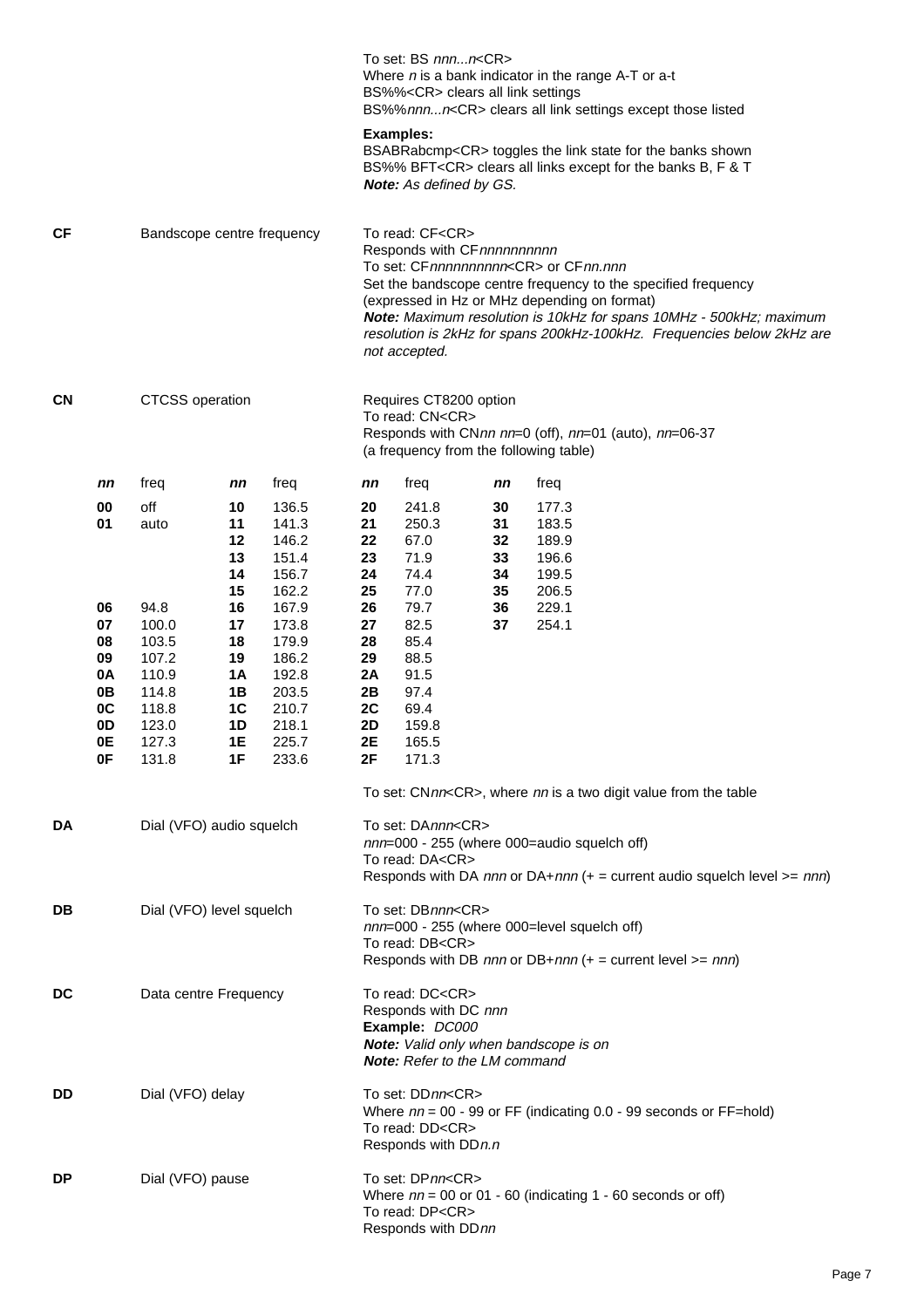Responds with wave form data from the bandscope. This is valid only when the bandscope is functioning. Data is output on completion of each sweep over the span, data is not continuous so response will not be instantaneous. Each datum is assigned a number totalling 1024 with 16HEX.

The minimum value of each datum is [2] and maximum [F] by 16HEX.

[0] = not measuring, out of span (not 10MHz or 200kHz span).

[1] = out of specification of receive frequency.

**Note:** When the span has been narrowed while measuring takes place, only the newly selected span range will be renewed with fresh data. Care must be taken when the marker frequency is replaced with the centre frequency. **Example** of data analysis response:

#### DS<CR>

| DS1023: 2222222222222222 2222222222222222                                                                                                                                                                                                                                                        |  |                             |  |        |
|--------------------------------------------------------------------------------------------------------------------------------------------------------------------------------------------------------------------------------------------------------------------------------------------------|--|-----------------------------|--|--------|
| DS0991: 2223344433222222 2233322334432233                                                                                                                                                                                                                                                        |  |                             |  |        |
| DS0959: 2223AFB722223322 2222354222222233                                                                                                                                                                                                                                                        |  |                             |  |        |
| DS0927: 22222222248A9632 2222222498532222                                                                                                                                                                                                                                                        |  |                             |  |        |
| DS0895: 2232222456522222 2389A64223344322                                                                                                                                                                                                                                                        |  |                             |  |        |
| DS0863: 2222222233343222 2222442222333222                                                                                                                                                                                                                                                        |  |                             |  |        |
| $\sim$ $\sim$                                                                                                                                                                                                                                                                                    |  | $\sim$ $\sim$ $\sim$ $\sim$ |  | $\sim$ |
| DS0095: C862222552224652 2222235422222222                                                                                                                                                                                                                                                        |  |                             |  |        |
| DS0063: 2238B96322255222 2233322233223332                                                                                                                                                                                                                                                        |  |                             |  |        |
| DS0031: 23345F9654222222 3334334332222222                                                                                                                                                                                                                                                        |  |                             |  |        |
| $\mathbf{M}$ and $\mathbf{N}$ and $\mathbf{N}$ and $\mathbf{N}$ and $\mathbf{N}$ and $\mathbf{N}$ and $\mathbf{N}$ and $\mathbf{N}$ and $\mathbf{N}$ and $\mathbf{N}$ and $\mathbf{N}$ and $\mathbf{N}$ and $\mathbf{N}$ and $\mathbf{N}$ and $\mathbf{N}$ and $\mathbf{N}$ and $\mathbf{N}$ and |  |                             |  |        |

**Note:** Data is always sent 32 lines at a time.

Frequency is obtained from the data of the centre frequency. Even if the span is selected as 5MHz, 500kHz or 100kHz, the response is always based on 10MHz or 20kHz.

When the marker is moved, the data between the centre frequency and the new marker frequency will be renewed.

Frequency data is still obtainable from the centre frequency.

**Note:** When a centre frequency is entered, all figures (numbers) except the sweep range (upper and lower frequencies) will be void.

 $\sqrt[1]{ }$  centre frequency DS1023 : 2222222222222483 224535AD83332142 ñ centre frequency

> There are 1000 pieces of data over a 10MHz span in 10kHz steps, plus 24 pieces in reserve.

**Note:** Data is sent continuously, either buffer memory is required or high speed processing is required in order not to miss data.

| DS0543: 345354339AFD9633 59564323433379AD  |          |
|--------------------------------------------|----------|
| DS0511 : 8634345443369642 2532423333458423 |          |
|                                            | ⊕ -10MHz |
| DS0031: 233459A654222222 3334334332222222  |          |

| All figures are data number (marker frequency = centre frequency) |       |      |      |      |       |
|-------------------------------------------------------------------|-------|------|------|------|-------|
| Span                                                              | 10MHz | 5MHz | 2MHz | 1MHz | 50kHz |
| Upper frequency                                                   | 1023  | 800  | 620  | 572  | 545   |
| <b>Centre frequency</b>                                           | 512   | 512  | 512  | 512  | 512   |
| Lower frequency                                                   | 12    | 260  | 410  | 442  | 482   |
| Each one represents 10kHz                                         |       |      |      |      |       |

| Span                     | <b>200kHz</b> | 100kHz |  |  |
|--------------------------|---------------|--------|--|--|
| <b>Upper frequency</b>   | 118           | 92     |  |  |
| <b>Centre frequency</b>  | 64            | 64     |  |  |
| Lower frequency          | ΩO            | 29     |  |  |
| Each one represents 2kHz |               |        |  |  |

**DT** Display frequency text To set: DTn

 $n=0$  (off),  $n=1$  (on) **Note:** Frequency display is blank when  $n=1$ To read: DT<CR> Response is DTn

Terminates remote operation via the RS-232 and restores normal operation from the radio's front panel.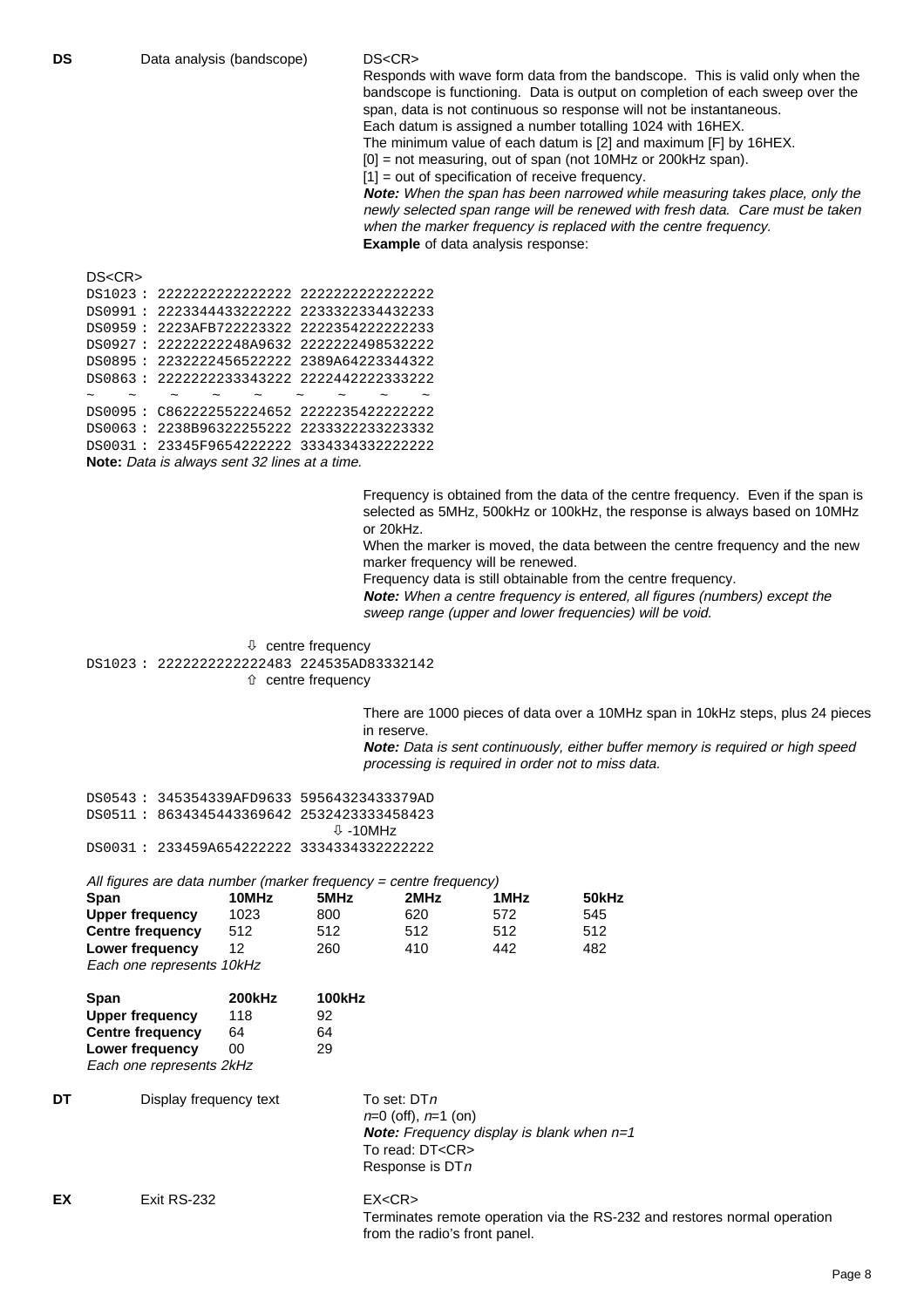| GA  | Select Scan on/off                                      | To set: GAn <cr><br/><math>n=0</math> (off), <math>n=1</math> (on)</cr>                                                                                                                                                                                                                                                                                                                                                                                                                                                                                                                                                                               |
|-----|---------------------------------------------------------|-------------------------------------------------------------------------------------------------------------------------------------------------------------------------------------------------------------------------------------------------------------------------------------------------------------------------------------------------------------------------------------------------------------------------------------------------------------------------------------------------------------------------------------------------------------------------------------------------------------------------------------------------------|
| GD  | Release select scan channel                             | To set: GDnn <cr><br/><math>nn =</math>channel (00-49)<br/>To clear all memory select scan settings, use GD%%<cr><br/>To read: GD<cr><br/>Response is GDnn<br/>Note: A select scan channel number will be incremented each time select scan<br/>channel has been released. Confirmation is via the GR command</cr></cr></cr>                                                                                                                                                                                                                                                                                                                          |
| GM. | Scan parameter selection/status                         | To set: GMn <cr><br/>Tags the current memory with label <math>n = 0</math> (fixed presets only) - 9 (user definable)<br/>To read: GM<cr><br/>Example:<br/>GM.<br/>GM0 XD2.0 XB 000 XA 000 XP00 XMF<br/>BM --------------------<br/><b>Note:</b> Refer to individual commands for details of each field.</cr></cr>                                                                                                                                                                                                                                                                                                                                     |
| GR  | Recall tagged channels<br>for select scan               | GR < CR<br>Lists selected channels from those available for select scan.<br>Response is of the form:<br>GRnn MXmnn RFnnnnnnnnnn STnnnnnn AUn MDn ATn TMxxxxxxxxxxx<br><b>Note:</b> Refer to individual commands for details of each field.                                                                                                                                                                                                                                                                                                                                                                                                            |
| GS. | Search parameter selection/status To set: GSn <cr></cr> | Where $n=0$ (fixed presets only) - 9 (user definable)<br>To read: GS <cr><br/>Example:<br/>GS<br/>GS0 SD2.0 SB 000 SA 000 SP00 AS0<br/>BS -----------------------------------<br/><b>Note:</b> Refer to individual commands for details of each field.</cr>                                                                                                                                                                                                                                                                                                                                                                                           |
| GV. | VFO set list                                            | To read: GV <cr><br/>Reads current status of the VFO as a list of parameters<br/>Example:<br/>GV<br/>GV DD0.0 DB 000 DA 000 DP00 VT0<br/>Note: Refer to individual commands for details of each field.</cr>                                                                                                                                                                                                                                                                                                                                                                                                                                           |
| LВ  | <b>LCD</b> contrast                                     | To set: LBnn <cr><br/><math>nn = 00 - 31</math><br/>To read: LB<cr><br/>Responds with LBnn</cr></cr>                                                                                                                                                                                                                                                                                                                                                                                                                                                                                                                                                  |
| LC  | Respond with frequency<br>and level when squelch opens  | To set: LCn <cr><br/><math>n=0</math> (off), <math>n=1</math> (on), <math>n=2</math> (special mode)<br/>To read: LC<cr><br/>Responds with LCn<br/>When active, data in the following format is returned when the squelch opens:<br/>LCnnn Vx RFnnnn<br/>or<br/>LCnnn SRx RFnnnn<br/>or<br/>LCnnn Mnxx RFnnnn<br/>When inactive, the radio returns LC data indicating the end of the transmission<br/>as follows:<br/>LC%nnn Vx<br/>or<br/>LC%nnn Vx<br/>or<br/>LC%nnn Vx<br/>Notes:<br/>1. Receive frequency and S-meter level are output when squelch opens (range<br/>of nnn reported by LC is 120-220 approx but varies from set to set)</cr></cr> |

**2.** Response is made automatically every time squelch opens or closes and is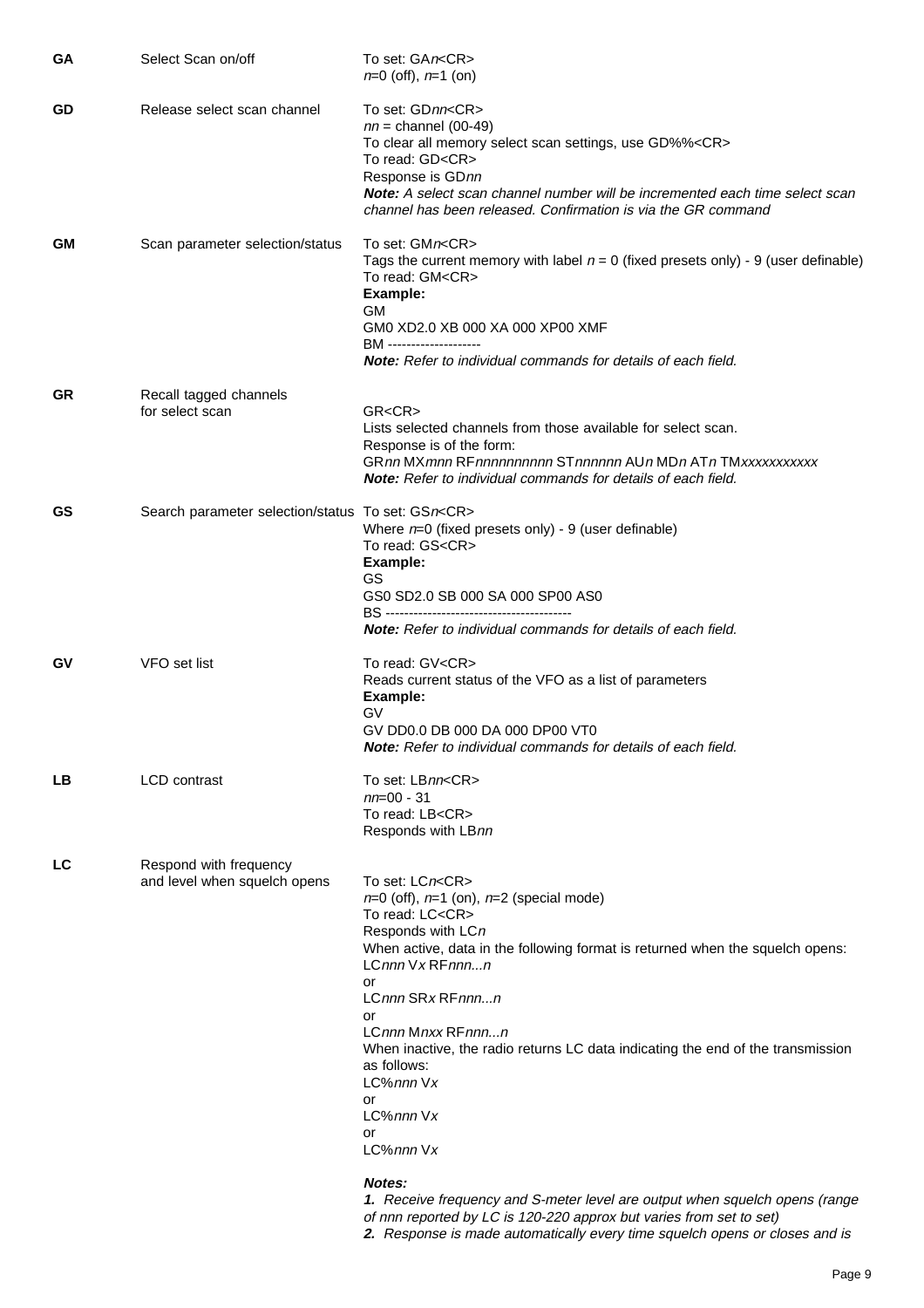|           |                                                |                                                                |                                                                            | affected by squelch parameters such as level and voice scan<br>3. Special mode (LC2) enables a continuous stream of frequency data to be<br>output when squelch is open. This allows shift to next frequency after a<br>pre-defined delay specified by PQ in search/scan. This also allows for high<br>resolution spectrum analysis.<br>4. Signal level values may be specified 000-255, but only 100-255 is used. The<br>AGC voltage is processed in 256 steps internally.<br>Note: Refer to individual commands for details of each field.                                                                                                                                                                             |  |  |
|-----------|------------------------------------------------|----------------------------------------------------------------|----------------------------------------------------------------------------|--------------------------------------------------------------------------------------------------------------------------------------------------------------------------------------------------------------------------------------------------------------------------------------------------------------------------------------------------------------------------------------------------------------------------------------------------------------------------------------------------------------------------------------------------------------------------------------------------------------------------------------------------------------------------------------------------------------------------|--|--|
| LM        | reading                                        | Respond with S-meter                                           |                                                                            | To read: LM <cr><br/>Responds with a 256-level s-meter sample in hexadecimal, LMmnnn,<br/>where <math>nnn = 128-256</math> and m is either " " (squelch open) or "%" (squelch closed)</cr>                                                                                                                                                                                                                                                                                                                                                                                                                                                                                                                               |  |  |
| <b>LS</b> |                                                | Tone eliminate frequency                                       | Requires TE8200 option                                                     | To set: LSnnn (000-255) (000=off)<br>The following mapping is used between nnn and tone frequency:                                                                                                                                                                                                                                                                                                                                                                                                                                                                                                                                                                                                                       |  |  |
|           | <b>Tone Freq</b>                               | nnn                                                            | <b>Tone Freq</b>                                                           | nnn                                                                                                                                                                                                                                                                                                                                                                                                                                                                                                                                                                                                                                                                                                                      |  |  |
|           | $0.4$ (kHz)<br>0.6<br>1.0<br>1.4<br>1.8<br>2.2 | $0 - 60$<br>70-110<br>160-170<br>190-200<br>210-220<br>220-230 | $2.6$ (kHz)<br>3.0<br>3.4<br>3.8<br>$4.2^{\circ}$<br>To read: LS <cr></cr> | 230-235<br>237-240<br>240-245<br>245-248<br>248-250<br>Responds with LS nnn or LS+nnn (for mute on)                                                                                                                                                                                                                                                                                                                                                                                                                                                                                                                                                                                                                      |  |  |
| МA        | channels                                       | List a block of ten memory                                     |                                                                            | To read: MA <cr> or MAn<cr> (n= bank A-J or a-j)<br/>MXA00 MP0 RF0101100000 ST100000 AU0 MD0 AT0 TM<br/>MXA01 MP0 RF0460900000 ST010000 AU0 MD1 AT0 TMTest 2<br/>MXA02 MP0 RF0085900000 ST100000 AU0 MD0 AT0 TMTest 3<br/>MXA03 MP0 RF0085900000 ST020000 AU0 MD1 AT0 TMTest 4<br/>MXA04 MP0 RF0085900000 ST020000 AU0 MD6 AT0 TMTest 5<br/>MXA05 MP0 RF0085900000 ST020000 AU0 MD7 AT0 TMTest 6<br/>MXA06 MP0 RF0085900000 ST010000 AU0 MD2 AT0 TMTest 7<br/>MXA07 MP0 RF0085900000 ST001000 AU0 MD8 AT0 TMTest 8<br/>MXA08 MP0 RF0085900000 ST000050 AU0 MD4 AT0 TMTest 9<br/>MXA09 MP0 RF0085900000 ST000050 AU0 MD3 AT0 TMTest 10<br/><b>Note:</b> Refer to individual commands for details of each field.</cr></cr> |  |  |
| МC        | <b>Monitor Control</b>                         |                                                                | To set: MCn <cr><br/>0<br/>1<br/><math>\overline{c}</math></cr>            | normal squelch operation<br>squelch forced closed<br>squelch forced open                                                                                                                                                                                                                                                                                                                                                                                                                                                                                                                                                                                                                                                 |  |  |
| MD.       |                                                | Receive mode                                                   |                                                                            | To set: MDn <cr><br/><b>WFM</b><br/><b>NFM</b><br/>AM<br/><b>USB</b><br/><b>LSB</b><br/><b>CW</b><br/><b>SFM</b><br/><b>WAM</b><br/><b>NAM</b><br/>To read: MD<cr><br/>Responds with mode value as above</cr></cr>                                                                                                                                                                                                                                                                                                                                                                                                                                                                                                       |  |  |
| MF.       | Set Marker Frequency                           |                                                                | To read: MF <cr></cr>                                                      | Responds with MFnnnnnnnnnn<br>To set: MFnnnnnnnnnn <cr> or MFnn.nnn<br/>Set the bandscope marker frequency to the specified frequency<br/>(expressed in Hz or MHz depending on format)<br/>Note: Maximum resolution is 10kHz for spans 10MHz - 500kHz; maximum<br/>resolution is 2kHz for spans 200kHz-100kHz</cr>                                                                                                                                                                                                                                                                                                                                                                                                       |  |  |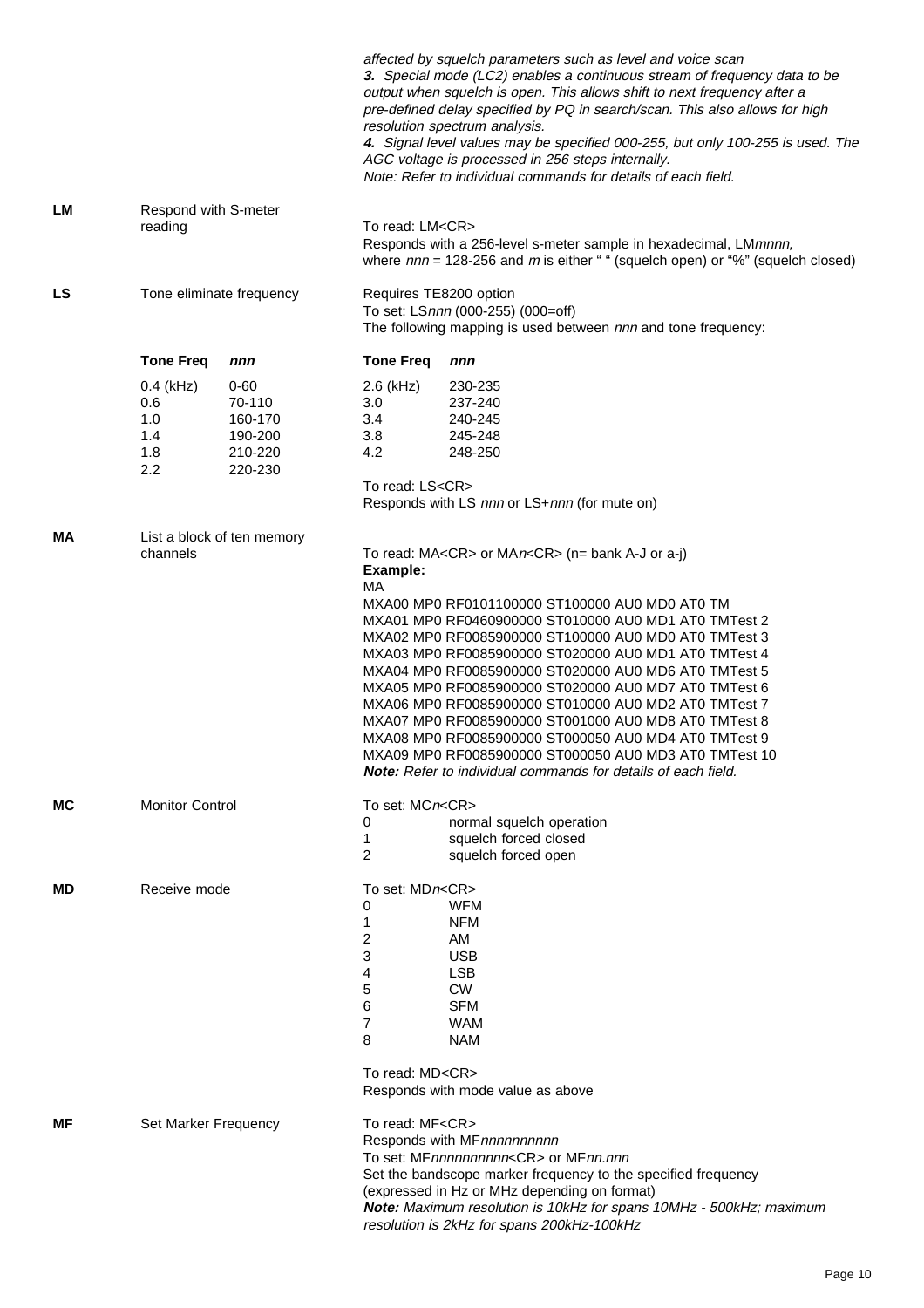| MР | Set memory channel as pass       | To set: MPn <cr><br/><math>n = 0</math> (pass off), <math>n = 1</math> (pass on)</cr>                                                                                                                                                                                                                                                                                                                                                                                                                                                                                                                                                                                                                      |
|----|----------------------------------|------------------------------------------------------------------------------------------------------------------------------------------------------------------------------------------------------------------------------------------------------------------------------------------------------------------------------------------------------------------------------------------------------------------------------------------------------------------------------------------------------------------------------------------------------------------------------------------------------------------------------------------------------------------------------------------------------------|
|    |                                  | To read: MP <cr> (when in memory read mode)<br/>Note: Setting pass on a memory channel excludes it from scans<br/>Note: "?" is returned when not in M.RD mode</cr>                                                                                                                                                                                                                                                                                                                                                                                                                                                                                                                                         |
| MQ | Delete bank or memory<br>channel | MQ <cr><br/>Deletes the current memory channel (when in memory recall mode)<br/>MQnn<cr><br/>Deletes memory channel nn<br/><math>MQx\%</math>%&lt;<math>CR</math>&gt;<br/>Deletes all memory channels from bank x.<br/>Note: Responds with "?" when a memory channel is protected. Refer to PC, WM<br/>and WP commands</cr></cr>                                                                                                                                                                                                                                                                                                                                                                           |
| ΜR | Recall memory channel            | MRxnn <cr> recalls memory channel nn from bank x (A-J or a-j)<br/>To read the current memory channel: MR<cr><br/>Note: Responds with "?" if the channel is blank</cr></cr>                                                                                                                                                                                                                                                                                                                                                                                                                                                                                                                                 |
| MS | Scan mode                        | MS < CR<br>Starts scan using the current memory bank<br>MSx < CR<br>Starts scan using memory bank $x$ (A-J or a-j)<br>Note: to scan and report active frequencies, see LC command<br>Note: Responds with "?" if the channel is blank                                                                                                                                                                                                                                                                                                                                                                                                                                                                       |
| МW | Memory Bank resizing             | MWxnn <cr><br/>Sets number of channels in bank x to nn (where nn=10-90)<br/>MWx &lt; CR<br/>Responds with the current allocation for bank <math>x</math>: MW <math>x</math>: nn <math>y</math>: mm<br/>Example:<br/>MWA<br/>MW A:50 a:50<br/>MW%%<cr> or MW<cr><br/>Responds with a list of 10 allocations<br/>Example:<br/>MW%%<br/>MW A:50 TBAAOR Test<br/>MW a:50 TBa<br/>MW B:50 TBBAOR Test<br/>MW b:50 TBbaer band<br/>MW C:50 TBCham call<br/>MW c:50 TBcair band<br/>MW D:50 TBDrepeater<br/>MW d:50 TBdaer band<br/>MW E:50 TBEMARINEch<br/>MW e:50 TBeair band</cr></cr></cr>                                                                                                                    |
|    |                                  | Notes:<br>1. This feature allows the size of memory banks to be changed in size from 10 to<br>90 channels. Note, the total number of channels allocated to each bank pair<br>(upper and lower case) remains 100 channels (ie size of $A + size$ of $a = 100$ ).<br>2. It takes a significant amount of time to execute this command. Do not attempt<br>to send another command until the radio responds with a <cr>.<br/>3. When the size of a bank is changed, any channels that are allocated from the<br/>smaller bank to the larger are erased (ie setting bank B to 80 channels and b to<br/>20 channels, then resetting B to 30 channels will cause the last 50 channels of B<br/>to be erased)</cr> |
| MΧ | Write data to memory             | MXxnn RFnnnnnnnnnn AUn STnnnnnn MDn ATn TMxxxxxxxx <cr><br/>Writes data of the format shown into memory channel nn in bank x<br/>Fields are separated by a space.<br/>TM permits a 12-character alphanumeric ASCII comment<br/>Automode will be selected if any fields are skipped but MX, RF &amp; TM cannot<br/>be skipped. (MX cannot be sent on its own).<br/><b>Note:</b> Refer to the individual commands for further details<br/>Note: Do not use while scanning or searching.</cr>                                                                                                                                                                                                                 |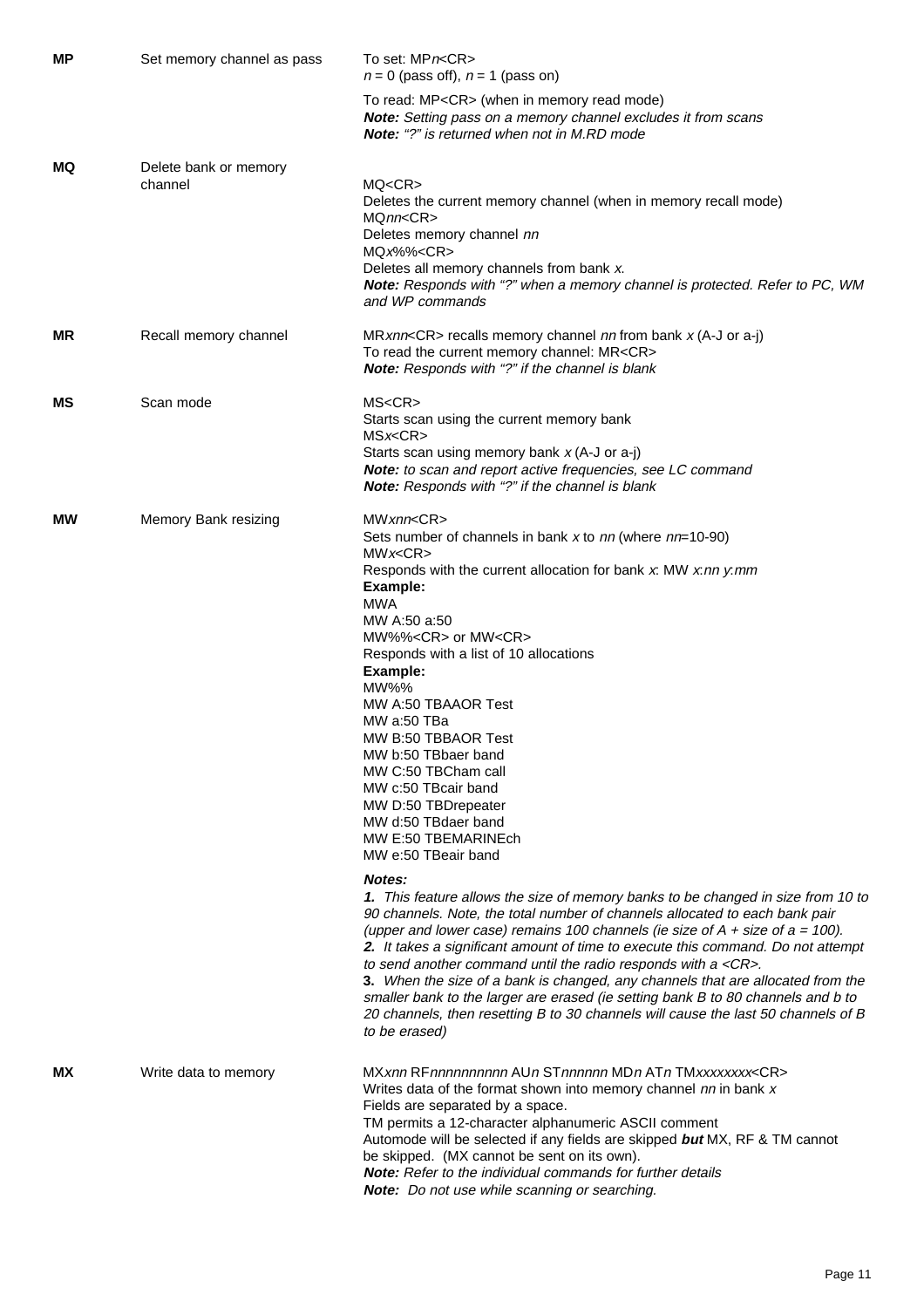| NL | Noise Limiter                            | To set: NLn <cr><br/><math>n = 0</math> (off), <math>n = 1</math> (on)<br/>To read: NL<cr><br/>Response is NLn</cr></cr>                                                                                                                                                                                                                                                                                                                                                                                                                                                                                                                                                                                  |
|----|------------------------------------------|-----------------------------------------------------------------------------------------------------------------------------------------------------------------------------------------------------------------------------------------------------------------------------------------------------------------------------------------------------------------------------------------------------------------------------------------------------------------------------------------------------------------------------------------------------------------------------------------------------------------------------------------------------------------------------------------------------------|
| ΟF | Select offset frequency                  | OFnnx <cr><br/>Selects offset frequency at index nn (00-47, 00=off) and defines offset to<br/>be <math>x (+/-)</math><br/>OF<cr><br/>Returns with the current offset frequency data as follows:<br/>OF <math>mmx</math> RF0nnnnnnn00 (where <math>mm</math> is the offset index value and x is + or -)<br/>Notes:<br/>1. OF can be used on its own or with MX and SE<br/>2. Allows access to a table of offset frequencies defined by OL<br/>3. Automode operation is switched off when an offset frequency is entered<br/>4. The offset frequency range is 0.1 -999.99 MHz<br/>5. Index 00 specifies offset operation off<br/>6. Indexes 20-47 are reserved for automode and cannot be altered</cr></cr> |
| 0L | Set and list offset frequencies          | OL < CR<br>Lists ten offset frequencies from the table<br>OLmm < CR<br>Lists ten offset frequencies starting from index mm (00-47)<br>Format of listing is:<br>OLmm RF0nnnnnnn00 <cr><br/>OLmm 0nnnnnnn00<cr><br/>Specifies the stated offset frequency for offset mm<br/><b>Note:</b> See notes for OF</cr></cr>                                                                                                                                                                                                                                                                                                                                                                                         |
| OМ | Opening message                          | To set: OMn <cr><br/>Where:<br/><math>n=0</math> display the standard default message<br/><math>n=1</math> display no opening message<br/><math>n=2</math> display a custom 48-character message defined as follows:<br/>OM2 <math>xxxx</math></cr>                                                                                                                                                                                                                                                                                                                                                                                                                                                       |
| РA | Set delay for power save mode            | To set: PAnn <cr><br/>Sets the power save delay time in seconds (<math>nn = 01-99</math>, 00=off)<br/>To read: PA<cr><br/>Responds with PAnn (nn = current value in seconds)<br/>Note: used on conjunction with PI command</cr></cr>                                                                                                                                                                                                                                                                                                                                                                                                                                                                      |
| РC | Protect memory channel                   | To set: PCn <cr><br/><math>n = 0</math> (off), <math>n = 1</math> (on)<br/>PC%%<cr><br/>Turns off protection on all channels in the current bank.<br/>To read: PC<cr><br/>Response is PCn<br/>Note: Use WM command to protect a bank</cr></cr></cr>                                                                                                                                                                                                                                                                                                                                                                                                                                                       |
| PD | Delete pass frequency                    | PDxnn < CR<br>Deletes pass frequency $nn$ (00-49) in search bank $x$ (A-T or a-t)<br>$PDx\%$ % <cr><br/>Deletes all pass channels in bank <math>x</math> (A-T or a-t)<br/>Note: The list of pass frequencies is shifted down each time a channel is deleted</cr>                                                                                                                                                                                                                                                                                                                                                                                                                                          |
| PН | Bandscope Peak Hold                      | To set: PHn <cr><br/><math>n = 0</math> (off), <math>n = 1</math> (on)<br/>To read: PH<cr><br/>Response is PHn</cr></cr>                                                                                                                                                                                                                                                                                                                                                                                                                                                                                                                                                                                  |
| PI | Set interval time for power<br>save mode | To set: Plnm <cr><br/>Sets interval time in seconds <math>(n=1-9, m=0/5)</math><br/>Example:<br/>PI15 &lt; CR<br/>Sets power save interval to 1.5 seconds<br/>To read: PI<cr><br/>Responds with PIn.n (<math>n.n</math> = current interval value in seconds)<br/>Note: used on conjunction with PA command</cr></cr>                                                                                                                                                                                                                                                                                                                                                                                      |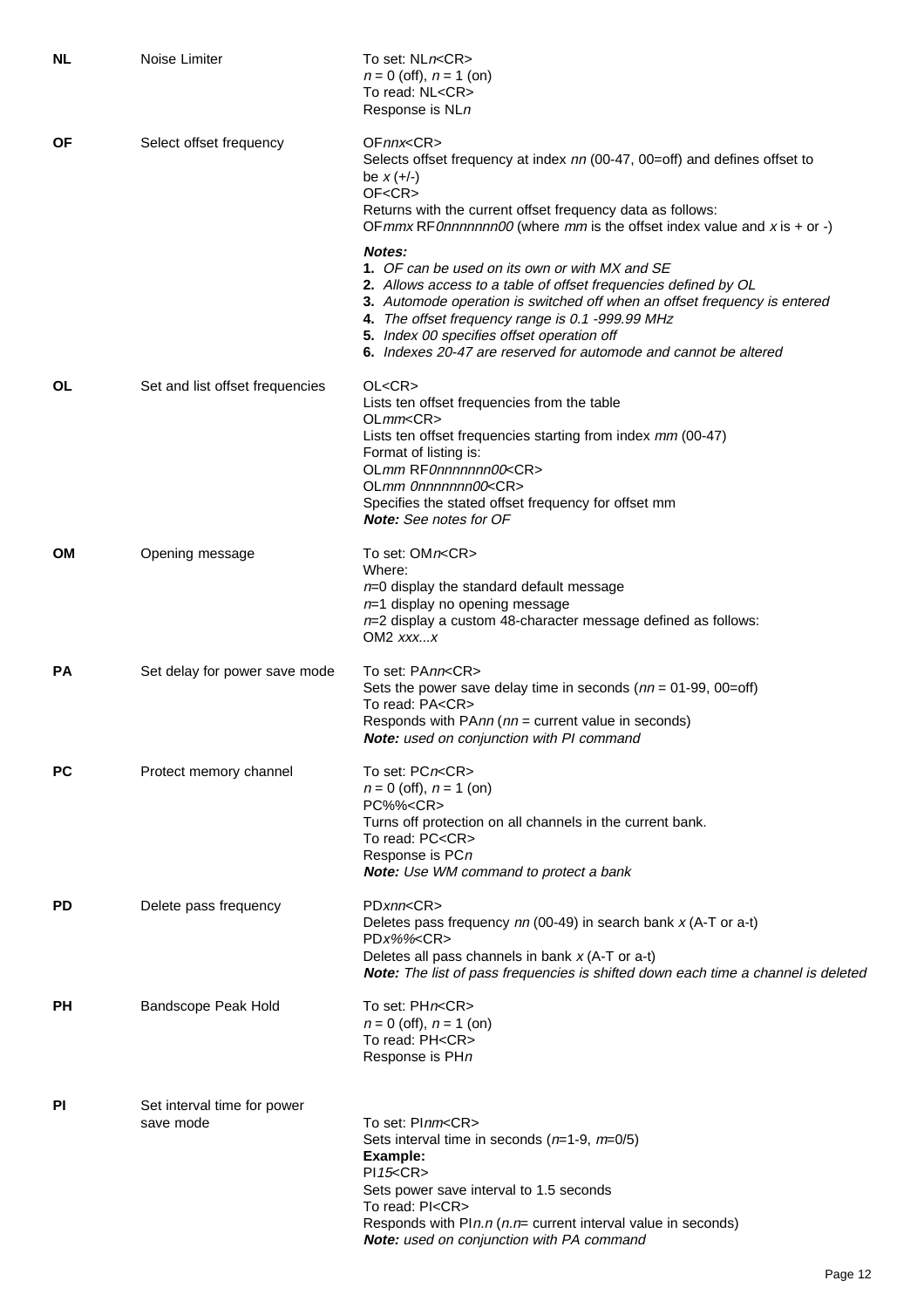| <b>PP</b> | Set priority channel        | To set: PPxnn <cr><br/>Selects channel xnn as the priority channel,<br/>where x is a bank A-J or a-j and nn is a channel number<br/>To read: PP<cr><br/>Responds with PPxnn</cr></cr>                                                                                                                                                                                                                                                                                                                                           |
|-----------|-----------------------------|---------------------------------------------------------------------------------------------------------------------------------------------------------------------------------------------------------------------------------------------------------------------------------------------------------------------------------------------------------------------------------------------------------------------------------------------------------------------------------------------------------------------------------|
| PQ        | Wait time for LC2           | To set: PQnn <cr><br/>Sets time nn (00-99 corresponding to 000-990 mS in steps of 10 mS)<br/>To read: PQ<cr><br/>Responds with PQnnn (000-999 mS)<br/><b>Note:</b> This wait time is used as a buffer.</cr></cr>                                                                                                                                                                                                                                                                                                                |
| <b>PR</b> | List pass frequencies       | PRxnn <cr><br/>Lists the pass frequency stored in pass channel nn of bank <math>x</math> (A-T, a-t or V)<br/>PRx &lt; CR<br/>Lists all pass frequencies for bank <math>x</math> (A-T, or a-t, <math>V = VFO</math>)<br/>PR &lt; CR<br/>Lists all pass frequencies in the current bank (or the VFO)???<br/>Responds with:<br/><b>PRxnn</b> ffffffffff<br/>Where <math>x =</math> bank, <math>nn =</math> channel, <i>fffffffff</i> = frequency (in Hz)<br/>Example:<br/><b>PR</b><br/>PRV00 0147455000<br/><b>PRV01 ---</b></cr> |
| PW        | Write search pass frequency | PW < CR<br>Write the current frequency to the next available pass channel<br>PWx < CR<br>Write the current frequency to the next available channel in<br>bank $x$ (A-T, a-t or V=VFO)<br>PWnnnnnnnnncCR> or PSnnnn.nn <cr><br/>Adds the frequency nnnnnnnnnn (in Hz) or nnnn.nn (in MHz) to the next<br/>available pass channel<br/>PWxnnnnnnnnnn<cr> or PSxnnnn.nn<cr><br/>Adds the frequency nnnnnnnnnn (in Hz) or nnnn.nn (in MHz) to the next<br/>available pass channel in bank x</cr></cr></cr>                           |
| QM        | Quick Memo                  | To Read: QM <cr><br/>Responds with ten quick memory frequencies stored within the radio in<br/>for the format:<br/>QM<br/>QM0 RF0086450000<br/>QM1 RF0087310000<br/>QM2 RF0087310000<br/>QM3 RF0000950000<br/>QM4 RF0000750000<br/>QM5 RF0087320000<br/>QM6 RF0087320000<br/>QM7 RF0087320000<br/>QM8 RF0087320000<br/>QM9 RF0087320000<br/><b>Note:</b> This command is read only</cr>                                                                                                                                         |
| QP        | Power Off                   | QP < CR<br>Turns off power to the AR-8200<br>Note: there is no way to turn it on again via RS-232                                                                                                                                                                                                                                                                                                                                                                                                                               |
| QS        | Delete search bank          | QSx < CR<br>Delete search bank x=A-T or a-t                                                                                                                                                                                                                                                                                                                                                                                                                                                                                     |
| RF        | Set frequency               | RFnnnnnnnm0 <cr><br/>Tune to the specified frequency (expressed in Hz)<br/>RFnnnn.nnnnm<cr><br/>Tune to the specified frequency (expressed in MHz)<br/>m must either be '5' (for 50Hz) or '0'. Any other digit is ignored.<br/>Note: Frequencies below 3.0MHz are specified in kHz</cr></cr>                                                                                                                                                                                                                                    |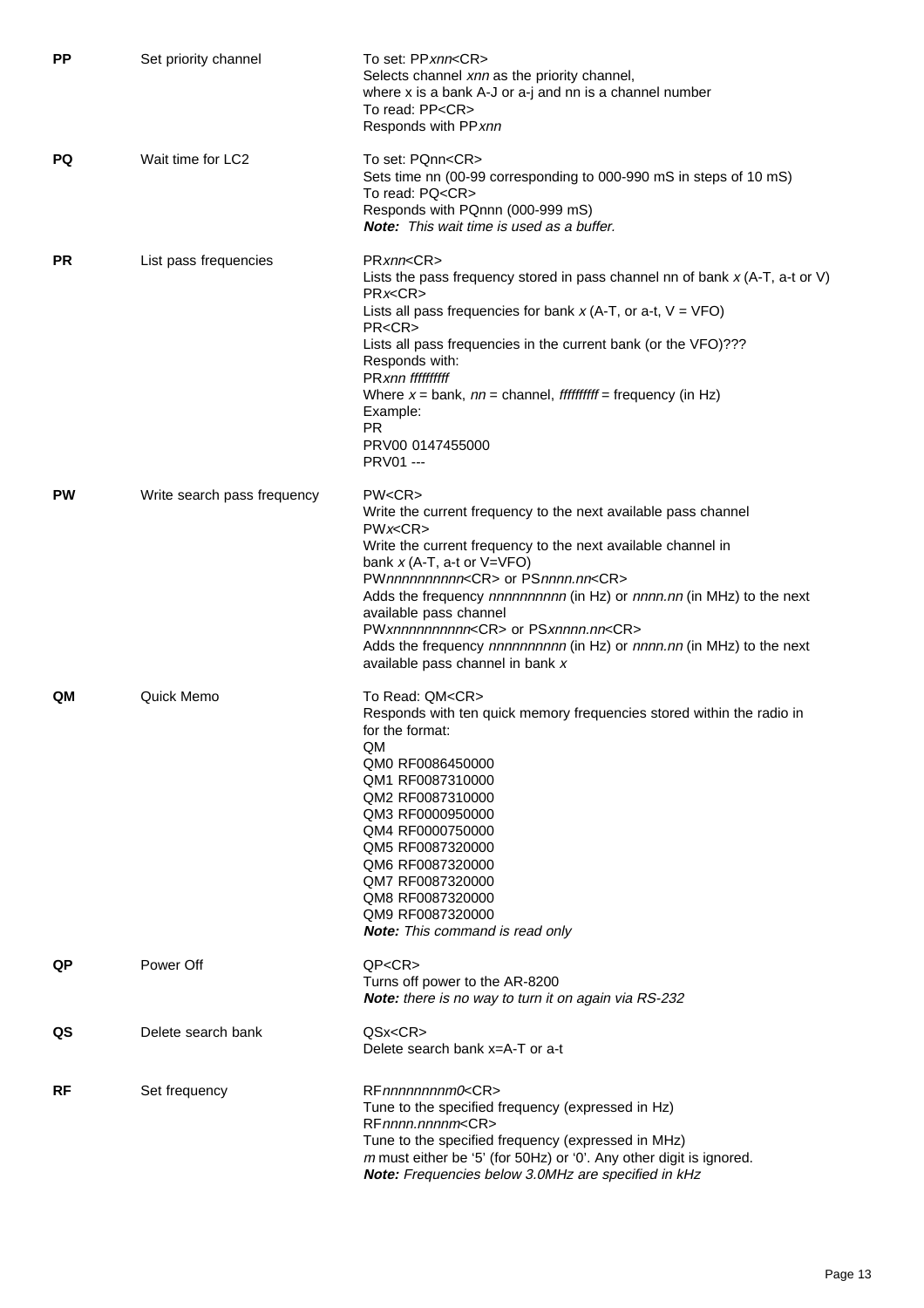| RX        |                                 | Respond with current data            |                                |                                       | RX < CR<br>Recalls current operating parameters in the following formats                                        |                                                                                                                                                                                                                                                                                                                                           |  |  |  |
|-----------|---------------------------------|--------------------------------------|--------------------------------|---------------------------------------|-----------------------------------------------------------------------------------------------------------------|-------------------------------------------------------------------------------------------------------------------------------------------------------------------------------------------------------------------------------------------------------------------------------------------------------------------------------------------|--|--|--|
|           |                                 |                                      |                                |                                       | VFO mode<br>VF RFnnnnnnnnnn STnnnnnn AUn MDn ATn                                                                |                                                                                                                                                                                                                                                                                                                                           |  |  |  |
|           |                                 |                                      |                                |                                       | 2-VFO mode                                                                                                      | Vx RFnnnnnnnnnn STnnnnnn AUn MDn ATn                                                                                                                                                                                                                                                                                                      |  |  |  |
|           |                                 |                                      |                                |                                       | VFO search mode                                                                                                 | VS Vx RFnnnnnnnnnn STnnnnnn AUn MDn ATn                                                                                                                                                                                                                                                                                                   |  |  |  |
|           |                                 |                                      |                                |                                       | VFO scan mode                                                                                                   | VV Vx RFnnnnnnnnnn STnnnnnn AUn MDn ATn                                                                                                                                                                                                                                                                                                   |  |  |  |
|           |                                 |                                      |                                |                                       | Memory manual mode                                                                                              | MR MXxnn MPn RFnnnnnnnnnn STnnnnnn AUn MDn ATn TMxxxx                                                                                                                                                                                                                                                                                     |  |  |  |
|           |                                 |                                      |                                |                                       | Scan mode                                                                                                       | MS MXxnn MPn RFnnnnnnnnnn STnnnnnn AUn MDn ATn TMxxxx                                                                                                                                                                                                                                                                                     |  |  |  |
|           |                                 |                                      |                                |                                       | Select scan mode                                                                                                | SM MXxnn MPn RFnnnnnnnnnn STnnnnnn AUn MDn ATn TMxxxx                                                                                                                                                                                                                                                                                     |  |  |  |
|           |                                 |                                      |                                |                                       | Search mode                                                                                                     | SRx RFnnnnnnnnnn STnnnnnn AUn MDn ATn TTxxxx<br><b>Note:</b> Refer to individual commands for details of each field.                                                                                                                                                                                                                      |  |  |  |
| SA        | Search Audio                    |                                      |                                |                                       | To set: SAnnn <cr><br/>To read: SA<cr></cr></cr>                                                                | $nnn = 0$ (audio search off), $nnn = 001-255$ (level value)<br>Responds with SA nnn or SA+nnn (current voice level >= nnn)<br>Note: Applies to search group specified by GS<br>Note: Search will resume when signal strength drops below pre-set level and<br>delay time set by SD has elapsed.                                           |  |  |  |
| SB.       | Search level squelch            |                                      |                                |                                       | To set: SBnnn <cr><br/>To read: SB<cr></cr></cr>                                                                | $nnn = 0$ (level search off), $nnn = 001-255$ (audio search value)<br>Responds with SB nnn or SB+nnn (current level >= nnn)                                                                                                                                                                                                               |  |  |  |
| <b>SC</b> | Change voice invertor frequency |                                      |                                |                                       | Note: Requires VI8200<br>To Set: SCnnn <cr><br/>conversion table:</cr>                                          | Where nnn (000-156) defines the voice inversion frequency from the following                                                                                                                                                                                                                                                              |  |  |  |
|           | nnn<br>0<br>86<br>128<br>154    | Freq<br>2.4k<br>3.6k<br>4.8k<br>6.0k | nnn<br>37<br>102<br>138<br>156 | Freq<br>2.8k<br>4.0k<br>5.2k<br>6.15k | nnn<br>64<br>116<br>146<br>To Read: SC <cr></cr>                                                                | Freq<br>3.2k<br>4.4k<br>5.6k                                                                                                                                                                                                                                                                                                              |  |  |  |
| SD        |                                 | Set hold/delay time in               |                                |                                       | Responds with: SCnnn                                                                                            |                                                                                                                                                                                                                                                                                                                                           |  |  |  |
|           | search mode                     |                                      |                                |                                       | To set: SDnn <cr><br/>where<br/>01-99<br/>FF.<br/>hold<br/>00<br/>To read: SD<cr><br/>search group 0.</cr></cr> | Delay in 1/10ths of a second<br>delay off<br>Responds with SDn.n, as above<br>Note: Writes to the search group as specified by 'GS', you cannot write to                                                                                                                                                                                  |  |  |  |
| SE        | Set search data                 |                                      |                                |                                       | if required.                                                                                                    | SEx SLnnnnnnnnnn SUnnnnnnnnnn AUn STnnnnnn MDn ATn TTxxxx<br>Sets search parameters for search bank $x=$ A-T or a-t<br>TT permits a 12-character alphanumeric ASCII comment to be specified<br>Parameters ST, MD, AT, TT are all optional and need only be specifies<br><b>Note:</b> Refer to the individual commands for further details |  |  |  |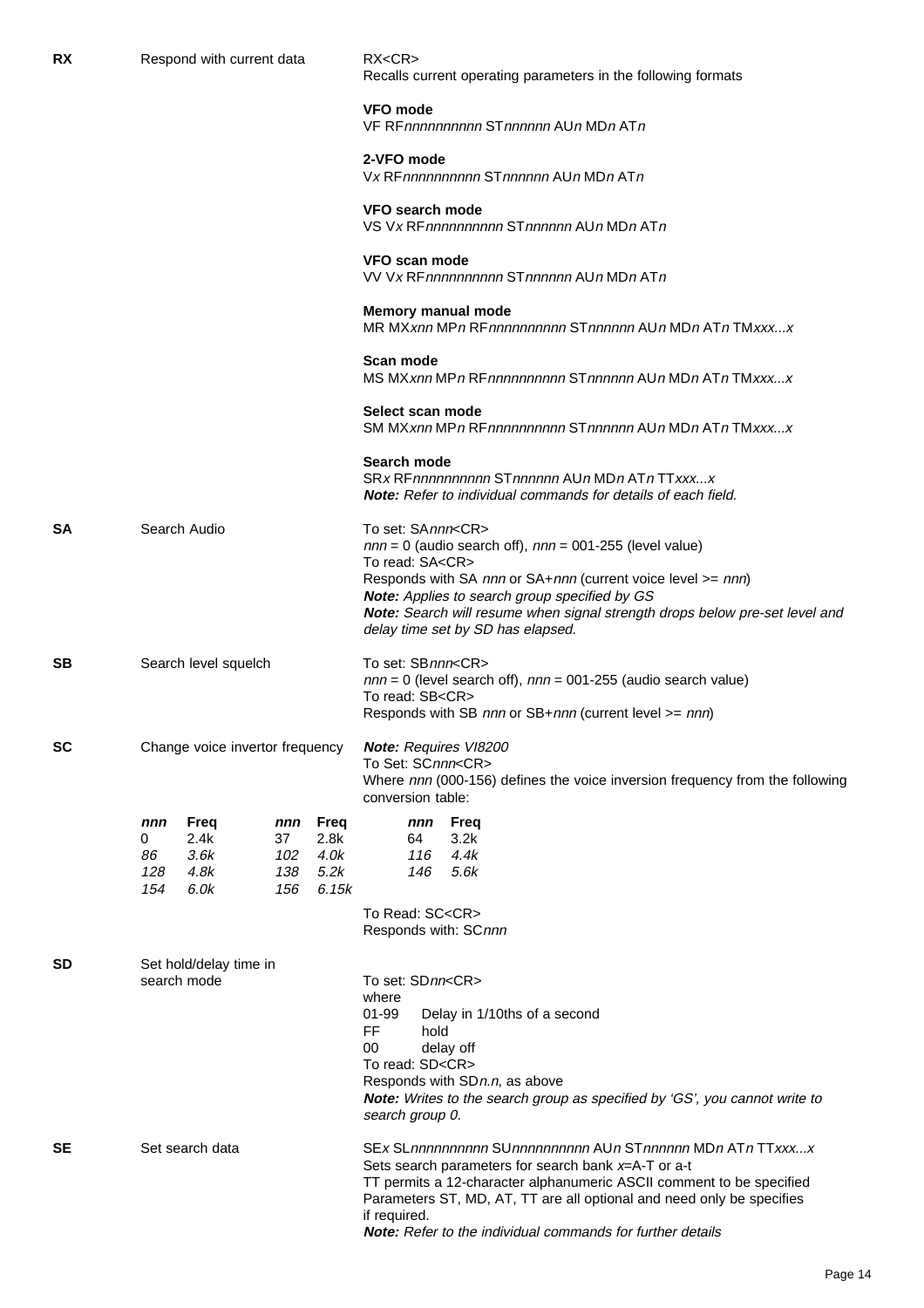| SH  | Set offset step              | To set: SHnnnnm0 <cr><br/>Set the tuning step size in Hz<br/>To set: SHnnn.nm<cr><br/>Set the tuning step size in kHz<br/>SH+nnnnm0, SH+nnn.nm or SH+ turns on step adjust<br/><math>m</math> is either 0 or 5<br/>To read: SH<cr><br/>Responds with value, format: SHnnnnm0x (x=+ step adjust on)</cr></cr></cr>                                                                                                      |
|-----|------------------------------|------------------------------------------------------------------------------------------------------------------------------------------------------------------------------------------------------------------------------------------------------------------------------------------------------------------------------------------------------------------------------------------------------------------------|
| SI  | Voice Invertor on/off        | Note: Requires VI8200<br>To Set: SIn <cr><br/><math>n=0</math> (off), <math>n=1</math> (on)<br/>To read: SI<cr><br/>Responds with SIn SCnnn<br/>Example:<br/>SI1w SC051 when the invertor value is 051<br/><b>Note:</b> Refer to individual commands for details of each field.</cr></cr>                                                                                                                              |
| SL  | Lower search frequency limit | See RF command for format of frequency                                                                                                                                                                                                                                                                                                                                                                                 |
| SM  | Start select scan            | SM < CR<br>Starts select scan using the parameters selected<br>Note: Up to 100 select scan channels                                                                                                                                                                                                                                                                                                                    |
| SP  | Search pause time setting    | To set: SPnn <cr><br/>where, <math>nn = 01 - 99</math> seconds free search time, <math>nn = 00</math> pause off<br/>To read: SP<cr><br/>Returns with SPnn (as above)<br/>Note: Applies to the search group set by 'GS'.</cr></cr>                                                                                                                                                                                      |
| SR. | Recall search parameters     | SR <cr><br/>Recalls the currently selected search bank<br/>SRx &lt; CR<br/>where <math>x = A - T</math> or a-t<br/>Recalls search bank x<br/>SR%%<cr><br/>Responds with a listing of all search banks A-J<br/>Responds with:<br/>SRx SLnnnnnnnnnn SUnnnnnnnnnnn STnnnnnn AUn MDn TTxxxx<br/>or<br/><b>SRR</b> ---<br/>for a blank bank<br/><b>Note:</b> Refer to the individual commands for further details</cr></cr> |
| SS  | Start search                 | SS <cr><br/>Start searching using the current search bank<br/>SSx<cr><br/>Start searching using the parameters stored in search bank <math>x</math> (A-T or a-t)</cr></cr>                                                                                                                                                                                                                                             |
| SТ  | Tuning step size             | To set: STnnnnm0 <cr><br/>Set the tuning step size in Hz<br/>To set: STnnn.nm<cr><br/>Set the tuning step size in kHz<br/>ST+nnnnm0, ST+nnn.nm or ST+ turns on step adjust<br/>To read: ST<cr><br/>Responds with value, format: ST nnnnm0x (x=+ step adjust on)</cr></cr></cr>                                                                                                                                         |
| SU  | Upper search frequency limit | See RF command for format of frequency                                                                                                                                                                                                                                                                                                                                                                                 |
| SW  | Bandscope Span Width         | To set: SWn <cr><br/>Where <math>n = 1 - 7</math> as follows:<br/>10.0MHz<br/>1<br/>2<br/>5.0MHz<br/>3<br/>2.0MHz<br/>1.0MHz<br/>4<br/>500kHz<br/>5<br/>6<br/>200kHz<br/>7<br/>100kHz<br/>To read: SW<cr><br/>Responds with SWn (where <math>n</math> has a value as above)</cr></cr>                                                                                                                                  |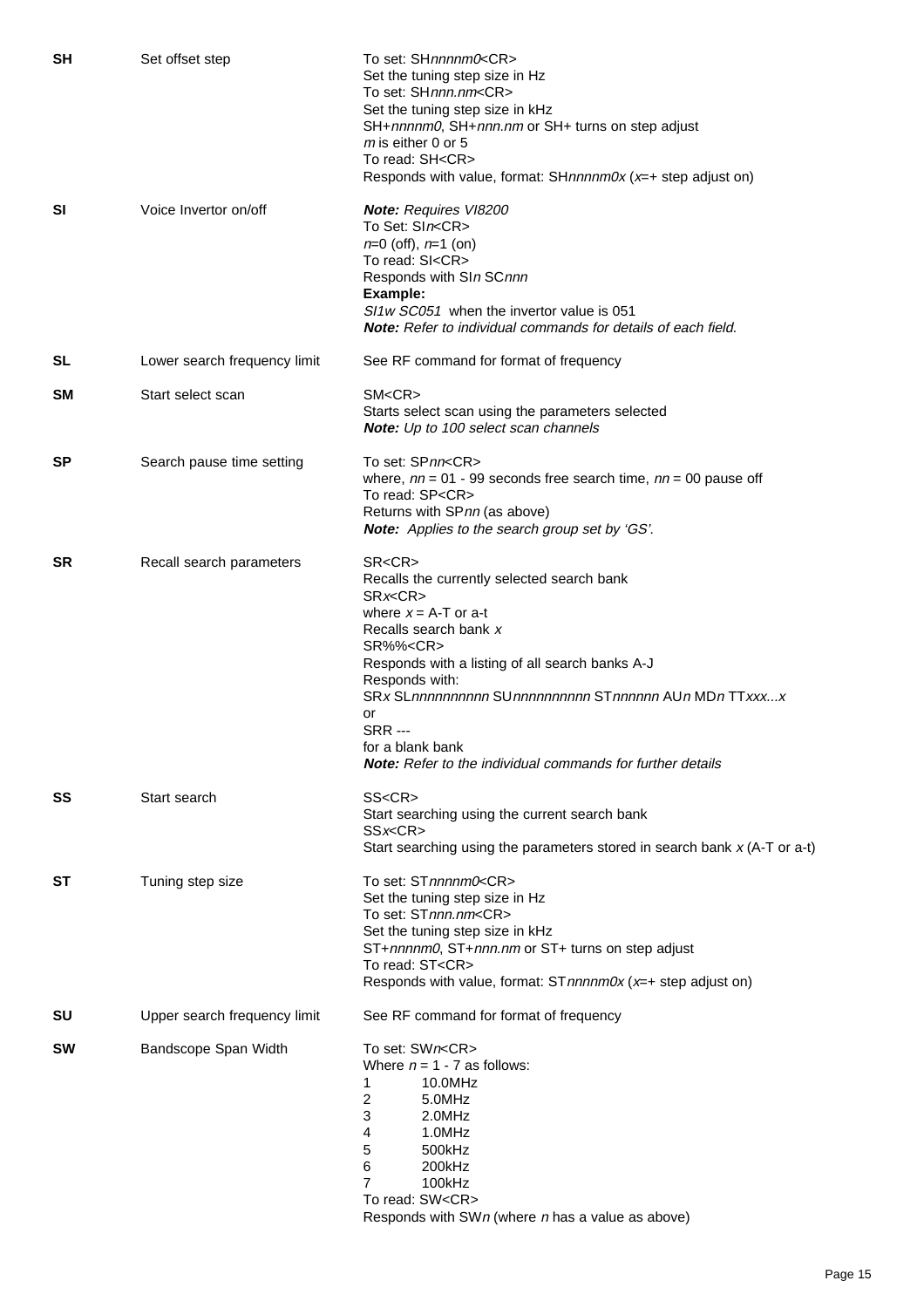| TВ           | Set Text Description for Bank | To set: TBnxxxxxxxx <cr><br/>Sets the text for bank <math>n</math> (A-J or a-j) to be the 8-character ASCII comment<br/>specified<br/>TB<cr> or TB%%<cr></cr></cr></cr> |
|--------------|-------------------------------|-------------------------------------------------------------------------------------------------------------------------------------------------------------------------|
|              |                               | Responds with a complete listing of the comments for each bank in the<br>following form:<br>TB                                                                          |
|              |                               | MW A:50 TBAAOR Test                                                                                                                                                     |
|              |                               | MW a:50 TBa                                                                                                                                                             |
|              |                               | MW B:50 TBBAOR                                                                                                                                                          |
|              |                               | MW b:50 TBb                                                                                                                                                             |
|              |                               | MW C:10 TBCAOR Test                                                                                                                                                     |
|              |                               | MW c:90 TBc                                                                                                                                                             |
|              |                               | MW D:50 TBDAOR Test                                                                                                                                                     |
|              |                               | MW d:50 TBd                                                                                                                                                             |
|              |                               | <b>MW E:50 TBE</b>                                                                                                                                                      |
|              |                               | MW e:50 TBe<br>T Bx < CR                                                                                                                                                |
|              |                               |                                                                                                                                                                         |
|              |                               | Responds with the text for bank x in the following format:<br>TBA<br><b>TBAAOR Test</b>                                                                                 |
|              |                               |                                                                                                                                                                         |
| ΤI           | Set priority interval         | To set: TInn <cr></cr>                                                                                                                                                  |
|              |                               | Sets priority interval nn (01-19) in seconds                                                                                                                            |
|              |                               | To read: TI <cr></cr>                                                                                                                                                   |
|              |                               | Responds with TDnn (nn is current priority interval value expressed in seconds)                                                                                         |
| TM.          | <b>Memory Text</b>            | To write: TMxxxx <cr></cr>                                                                                                                                              |
|              |                               | Where xxxx is a 12-character ASCII text comment<br><b>Note:</b> See TT command.                                                                                         |
| ΤS           | <b>Text Search</b>            | TSxxxx <cr></cr>                                                                                                                                                        |
|              |                               | Searches for the specified text in a memory channel                                                                                                                     |
|              |                               | Where xxxx is a minimum of 2 characters and a maximum of 11 characters of                                                                                               |
|              |                               | <b>ASCII text comment</b>                                                                                                                                               |
|              |                               | Note: The more characters specified the faster the search<br>Note: When the text search has completed, <cr> is returned</cr>                                            |
|              |                               | Note: When the RX <cr> command is issued with TS, the relative bank and</cr>                                                                                            |
|              |                               | channel number will be shown                                                                                                                                            |
| TΤ           | Search Bank Text              | To set: TTxxxx <cr></cr>                                                                                                                                                |
|              |                               | Where xxxx is a 12-character ASCII text comment                                                                                                                         |
|              |                               | <b>Note:</b> See SE command                                                                                                                                             |
| <b>VA/VB</b> | Set VFO A - B                 | To set: Vxnnnnnnnnm0 <cr> (in Hz) or Vxnnnn.nnnnm<cr> (in MHz)</cr></cr>                                                                                                |
|              |                               | Where: $x$ is A or B for VFO A or B, frequency data is expressed in the format                                                                                          |
|              |                               | used by the RF command                                                                                                                                                  |
|              |                               | Vx < CR                                                                                                                                                                 |
|              |                               | Selects VFO $x$ (A or B), there is no data returned from the radio                                                                                                      |
| VF           | Select 1-VFO mode             | To set: VF <cr></cr>                                                                                                                                                    |
| VL           | Beep volume level             | To set: VLn <cr></cr>                                                                                                                                                   |
|              |                               | Where, $n = 0 - 9$ (0=off)                                                                                                                                              |
|              |                               | To read: VL <cr><br/>Responds with VLn as above</cr>                                                                                                                    |
| VR.          | <b>Firmware Version</b>       | To read: VR <cr></cr>                                                                                                                                                   |
|              |                               | Responds with data of the form:                                                                                                                                         |
|              |                               | VR.                                                                                                                                                                     |
|              |                               | <b>VR0101</b>                                                                                                                                                           |
| VS           |                               | VFO search                                                                                                                                                              |
|              |                               | VS < CR                                                                                                                                                                 |
|              |                               | Starts a VFO based search with limits defined by the frequencies in VFO A & B                                                                                           |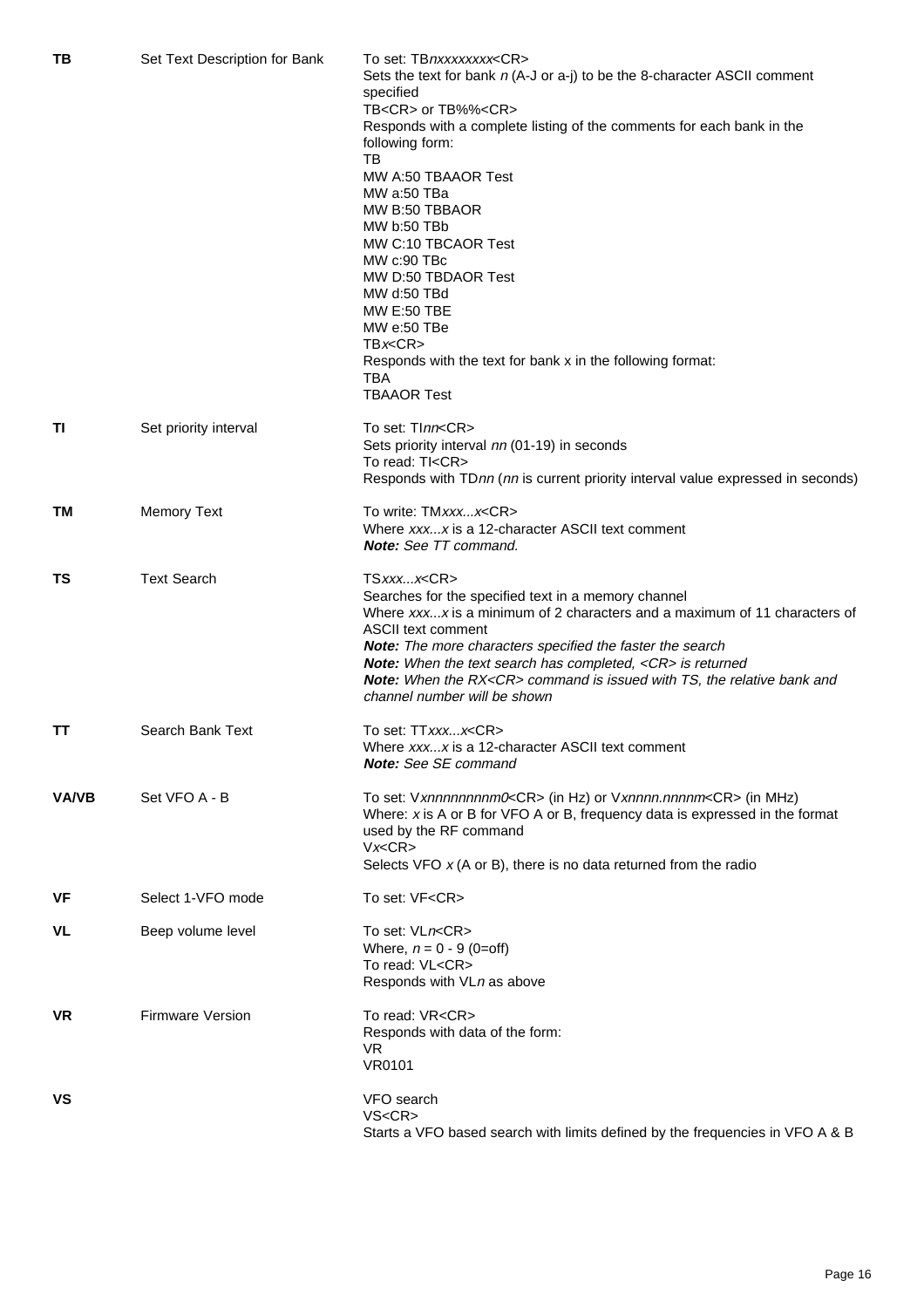| <b>VT</b> | VFO auto-store            | To set: VTn <cr><br/>Where <i>n</i> is defined as follows:<br/>Off<br/>0<br/>1<br/>On, Auto-store to bank J<br/>2<br/>On, erase bank J</cr>                                                                                                                                                                                                                |
|-----------|---------------------------|------------------------------------------------------------------------------------------------------------------------------------------------------------------------------------------------------------------------------------------------------------------------------------------------------------------------------------------------------------|
|           |                           | To read: VT <cr></cr>                                                                                                                                                                                                                                                                                                                                      |
|           |                           | Responds with VTn as above                                                                                                                                                                                                                                                                                                                                 |
|           |                           | Note: VT2 response is equivalent to VT1                                                                                                                                                                                                                                                                                                                    |
| ۷V        | VFO Scan                  | To set: VVn <cr><br/>Where <math>n=0</math> (2-VFO mode) or <math>n=1</math> (VFO scan mode)</cr>                                                                                                                                                                                                                                                          |
| WМ        | <b>Write Protect Bank</b> | To set:<br>WMxn < CR<br>Where x is bank (A-J or a-j) and $n=0$ (protect off), $n=1$ (protect on)<br>To read:<br>WM <cr> or WM%%<cr><br/>Responds with a listing of 10 banks starting from the last queried bank.<br/>Example:<br/><b>WM</b><br/>WM F0<br/>WM f0<br/>WM G0<br/>WM g0<br/>WM H<sub>0</sub><br/>WM h0<br/>WM IO<br/>WM i0<br/>WM J0</cr></cr> |
|           |                           | WM j0                                                                                                                                                                                                                                                                                                                                                      |
| WP        | Write protect enable      | To set: WPn <cr><br/>Where <math>n=0</math> (disabled) or <math>n=1</math> (enabled)<br/>To read: WP<cr><br/>Responds with WPn as above</cr></cr>                                                                                                                                                                                                          |
| XА        | Audio scan setting        | To set: XAnnn <cr><br/>Where, <math>nnn = 000</math> (audio scan off), <math>nnn = 001-255</math> (audio scan value)<br/>To read: XA<cr><br/>Responds with XA nnn or XA+nnn (if current voice level &gt;= nnn)<br/>Note: Applies to the scan group set by 'GM'.</cr></cr>                                                                                  |
| ΧB        | Level scan setting        | To set: XBnnn <cr><br/>Where, <math>nnn = 0</math> (level scan off), <math>nnn = 001-255</math> (level scan value)<br/>To read: XB<cr><br/>Responds with XB nnn or XB+nnn (if current level &gt;= nnn)<br/>Note: Applies to the scan group set by 'GM'.</cr></cr>                                                                                          |
| XD        | Memory scan delay time    | To set: XDnn <cr><br/><math>nn=00</math> (off) or <math>nn = 01 - 99</math> representing 100ms increments (0.1 - 9.9s)<br/>To read: XD<cr><br/>Responds with XDn.n as above</cr></cr>                                                                                                                                                                      |
| XМ        | Mode scan                 | To set: XMn <cr></cr>                                                                                                                                                                                                                                                                                                                                      |
|           |                           | 0 WFM<br>1 NFM<br>2 AM<br>3 USB<br>4 LSB<br>5 CW<br>6 SFM<br>7 WFM<br>F All mode<br>8 NAM                                                                                                                                                                                                                                                                  |
|           |                           | To read: XM <cr><br/>Responds with XMn as above</cr>                                                                                                                                                                                                                                                                                                       |
|           |                           |                                                                                                                                                                                                                                                                                                                                                            |
| ΧP        | Free scan pause setting   | To set: XPnn <cr></cr>                                                                                                                                                                                                                                                                                                                                     |
|           |                           | 00<br>pause off<br>$01 - 99$<br>pause time in seconds                                                                                                                                                                                                                                                                                                      |
|           |                           | To read: XP <cr><br/>Responds with XPnn as above</cr>                                                                                                                                                                                                                                                                                                      |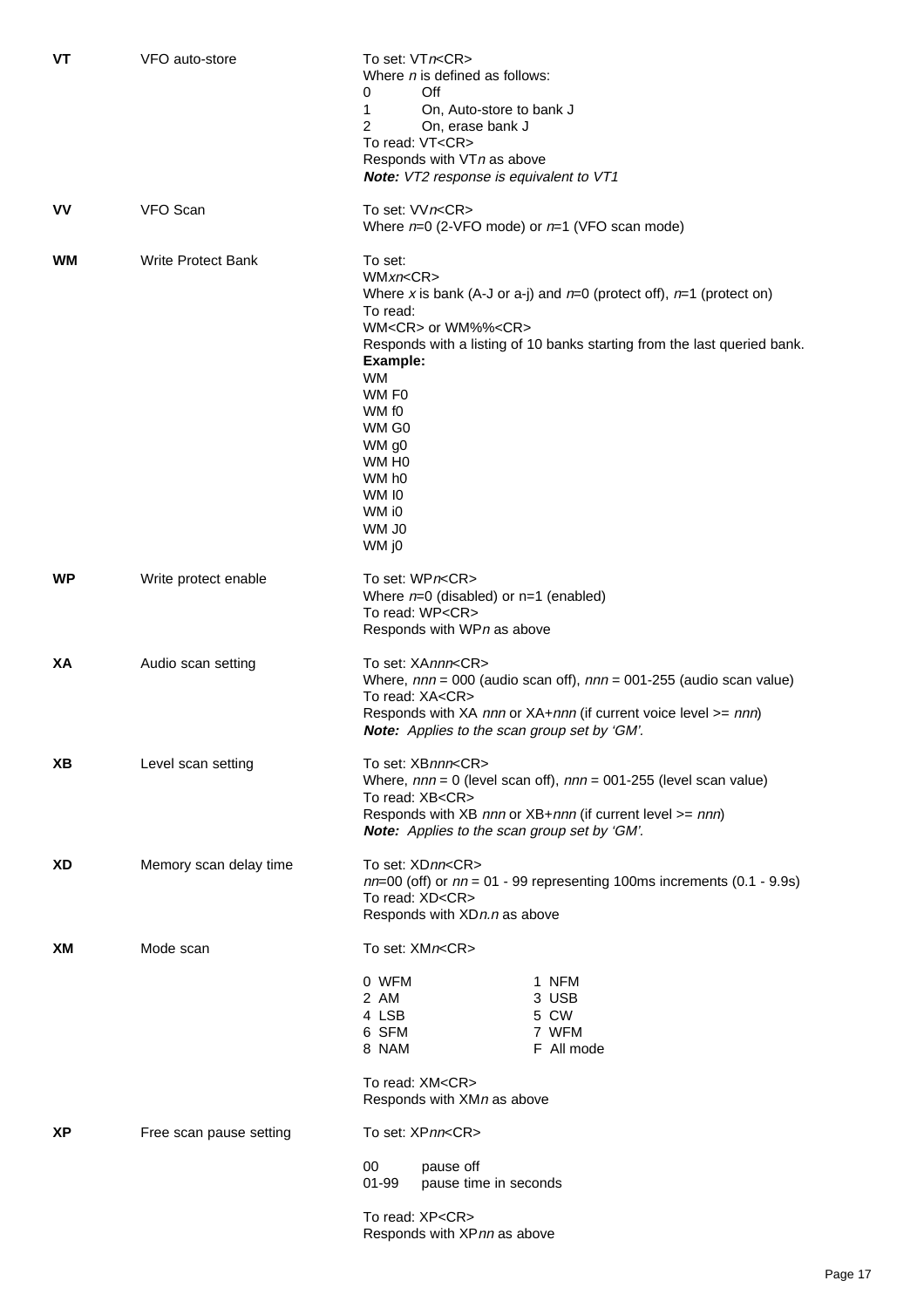| Increment |
|-----------|
|           |

 $n<$ CR $>$ where  $n$  is a binary byte value as follows  $\Rightarrow$  0x1c

- $\Leftrightarrow$  0x1d
- ñ 0x1e
- $\sqrt[1]{}$  0x1f

#### **(8) AOR PC Windows control software & bandplan editing**

A dedicated PC Windows package is supplied on CD-ROM with the CC8200 lead, it is also available as a FREE download from the AOR web site **WWW.AORJA.COM**

It is recommended that the AOR software be used should you wish to **edit the automode bandplan data**. The protocol information for bandplan has not been included in the CC8200 command listing as errors written to the Flash-ROM could potentially cause operational problems.

### **IMPORTANT: When editing the bandplan, the following points must be observed**:

(CC8200 Essential tips you should know before editing the auto-mode)

l Every offset frequency within the auto-mode data is allocated with the specific offset table number. These numbers are used for editing the auto-mode data. Therefore you are required to obtain the offset table data prior to commencing the edit. (Get from AR8200)

After starting the program, select {File} {New} {Auto Mode File}, select {Edit} {Add Item} or {Modify Item}, and click {Edit offset table}. Click {Get} followed by {X} to exit. Then select {Get from RX} to download the offset table data.

The offset table must be renewed by pressing the {Send} in the {Edit offset table} each time the offset frequency has been deleted/added.

The auto-mode data is an important ingredient which is vital to the CPU brain work of the AR8200! Any incorrect data which may have been introduced in the course of editing will affect the operation of the receiver.

**1.** Always allocate the change-over frequencies from lower to higher in order. A change-over frequency will work as cut-off frequency to separate the different receive mode, step size, etc used from one segment of auto-mode to another. Therefore if the change-over frequencies have been written high and low at random the AR8200's CPU is unable to find the change-over frequency required. Unless this condition is met you are unable to edit the auto-mode data correctly.

**2.** A change-over frequency must be divisible by the step size of both ends (must be an even number without decimal point). If not divisible, the change-over frequency will be forced to move (migrate) in an unstable manner every time the receiver is tuned over the change-over frequency up and down.

Ignore the step-adjust frequency when the step-adjust is applied.

Where non-divisible change-over frequency is unavoidable use a stop gap method as shown below:-

| Frequency | Step size | Description                                 |
|-----------|-----------|---------------------------------------------|
| 459.500   | 25        | Lower change-over frequency                 |
| 462.475   | 5         | Adjusted change-over frequency              |
| 462.480   | 240       | Desired change-over frequency and step size |
| 464.880   | 20        | Adjusted change-over frequency              |
| 464.900   | 12.5      | Desired change-over frequency and step size |

Such adjusted change-over frequencies may be found within the factory auto-mode data.

#### **3.** Make sure you reset the CPU.

Unplug the external power and remove a battery cell to allow the CPU to reset. This is required to force the flag within the CPU and the contents of the flash ROM to become consistent/identical. Without the CPU reset some malfunctions may be encountered.

#### **4.** Rewriting the memory

Old memory channel data such as frequency, receive mode, step size (prior to editing) may still be found valid in some memory channels. This will cause conflict between new auto-mode data and old memory channel data. Rewrite the memory channels using the new auto-mode to resolve such conflict.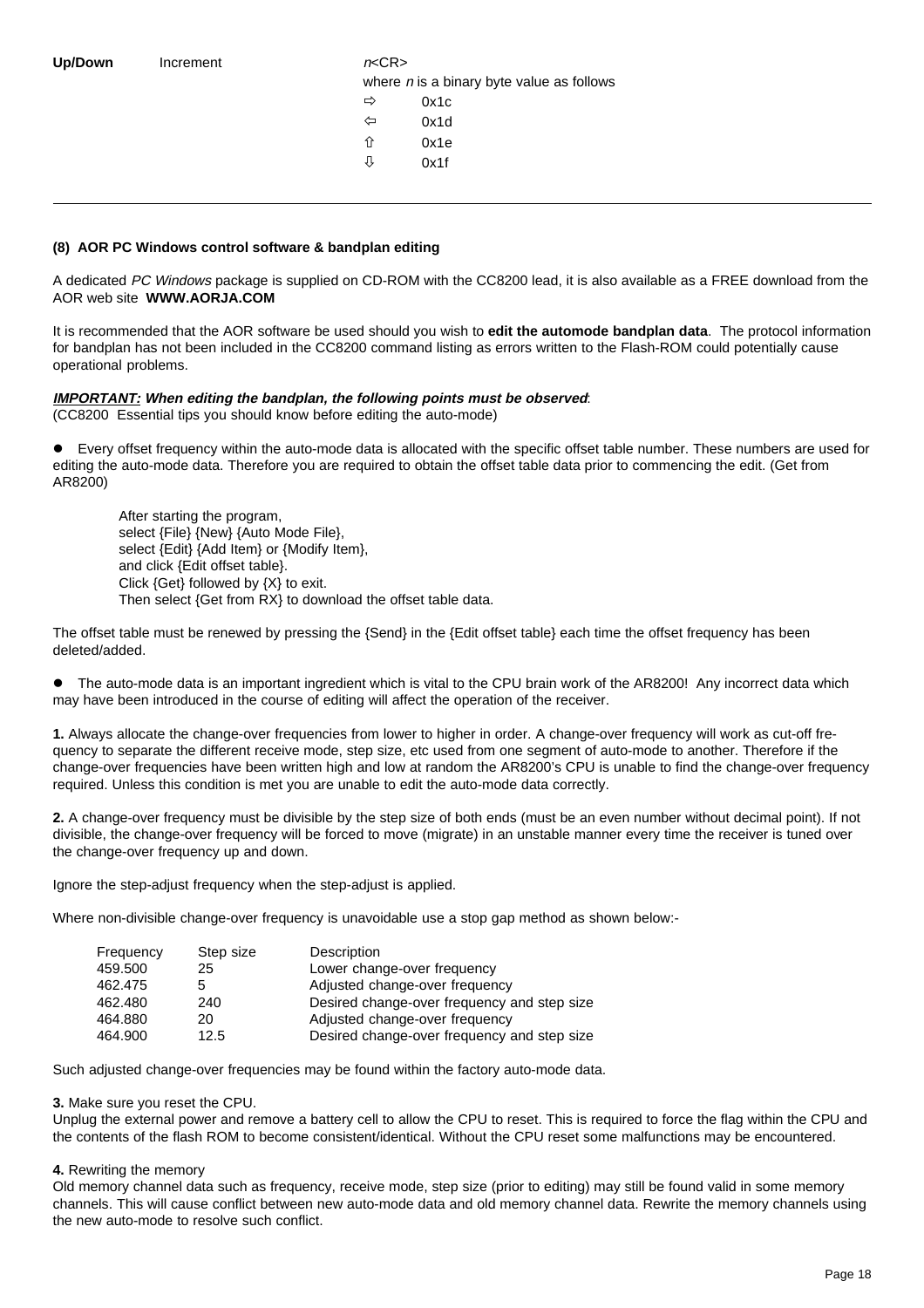#### **Installing the software**

To install the AOR software run the INSTALL.EXE program from the CD-ROM (**x:\English\CC8200\cont-soft\install.exe** where 'x' is your CD-ROM drive letter). If installing from a web download, expand the ZIP file into a temporary directory on your hard drive then run the INSTALL.EXE

A directory will be created on your hard drive along with a program group from the START/PROGRAMS button of the desktop.

This software package will also provide additional facilities such as memory channel & search bank editing, spectrum display and a record-to-disk sound utility.

#### **(9) Acknowledgements**

This manual has been compiled by AOR UK LTD using materials supplied by AOR Japan. The original compilation was by Simon Collings G4SGI whom we wish to thank.

The software package was created for AOR LTD by Simon Collings G4SGI.

Thanks to AOR LTD, AOR UK LTD, Javiation and Simon Collings for final beta-testing of the software.

All trade marks acknowledged (such as Microsoft, Windows, IBM etc).

#### **Please refer to the AOR web site for updates on this file and the AR8200 Windows PC software.**

#### **(10) Contact details**

AOR Ltd, 2-6-4 Misuji, Taito-Ku, Tokyo 111-0055, Japan Tel: +81 3 3865 1695 Fax: +81 3 3865 1697 post@aorja.com www.aorja.com

AOR (UK) Ltd, 4E East Mill, Bridgefoot, Belper, Derbys DE56 2UA, England Tel: +44 1773 880788 Fax: +44 1773 880780 info@aor.co.uk www.demon.co.uk/aor

AOR USA, INC. 20665 S.Western Ave., Suite # 112, Torrance, CA 90501, USA Tel: (310) 787 8615 Fax: (310) 787 8619 info@aorusa.com www.aorusa.com